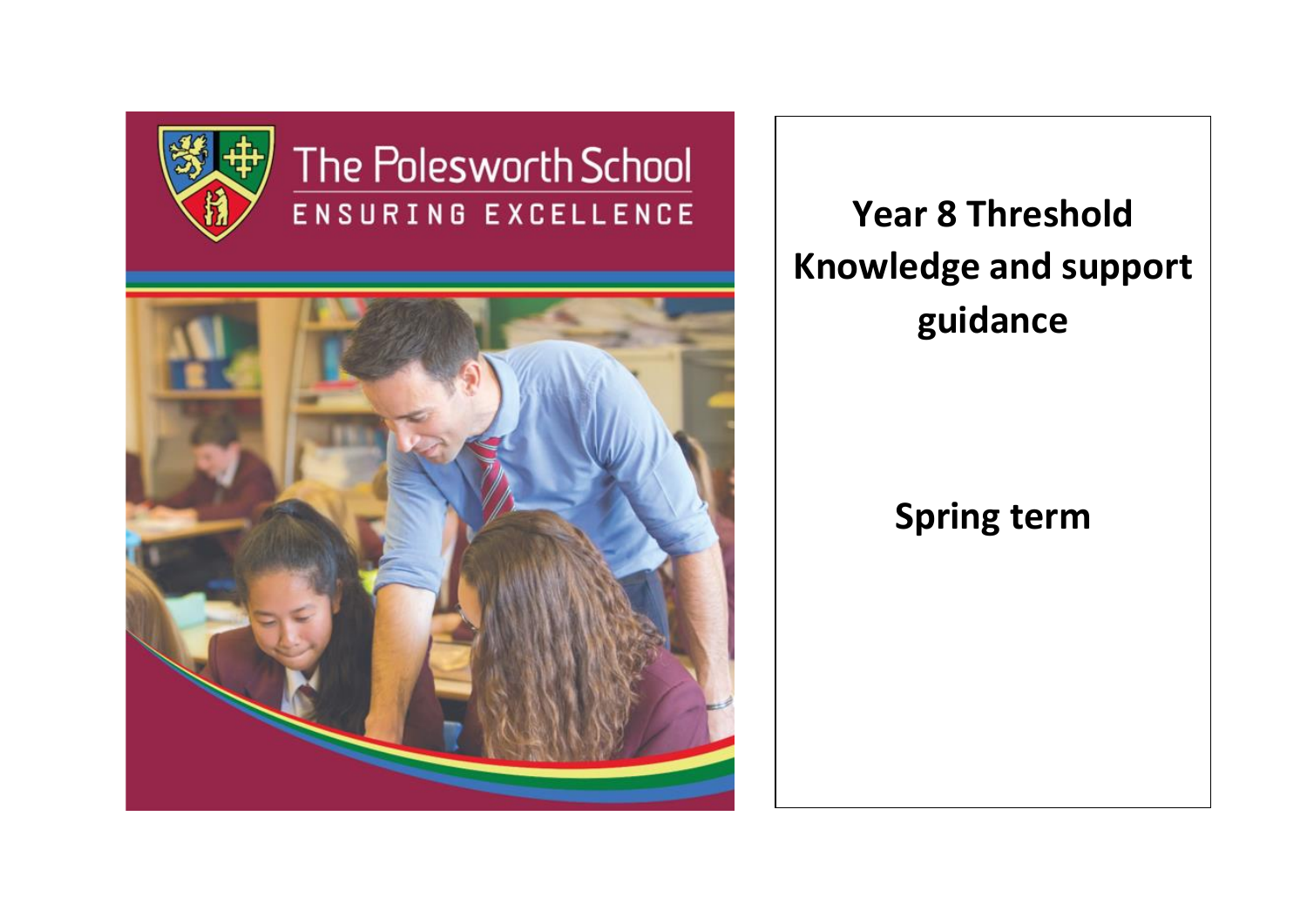For the topics of learning within each subject we have identified the key knowledge and skills which students need to secure to give them a firm foundation on which to build further learning. We refer to these as threshold knowledge and it our intention that every student secures the threshold knowledge in order to make outstanding progress through the curriculum.

We believe that the form in which feedback and assessment takes place must be specifically related to the individual subject therefore subject teachers use a range of strategies to assess students' progress using the threshold knowledge.

We have included below the subject threshold knowledge for the topics of learning covered during the autumn term. You can support your son/daughter's progress by regularly discussing the threshold knowledge with them to help them to remember what they have learnt. To assist you in supporting your son/daughter with any areas for development we have signposted resources and links for each subject below.

| <b>Subject</b> | <b>Year 8 Threshold Concepts - Spring term</b>                                                                                                                                                                                                               | How to support students' learning                                                                                                                                                                      |
|----------------|--------------------------------------------------------------------------------------------------------------------------------------------------------------------------------------------------------------------------------------------------------------|--------------------------------------------------------------------------------------------------------------------------------------------------------------------------------------------------------|
| <b>Art</b>     | African masks -<br>1. Create alternative mask designs.<br>2. Show understanding of a culture's styles, colours<br>and designs.<br>3. Construct form in a mask.<br>4. Apply colour and pattern to a mask.<br>5. Make a positive/negative mask using cut card. | Look at different mask designs from<br>around the world.<br>https://masksoftheworld.com/<br>Practice drawing and recognising the<br>major characteristics of the masks from<br>the different cultures. |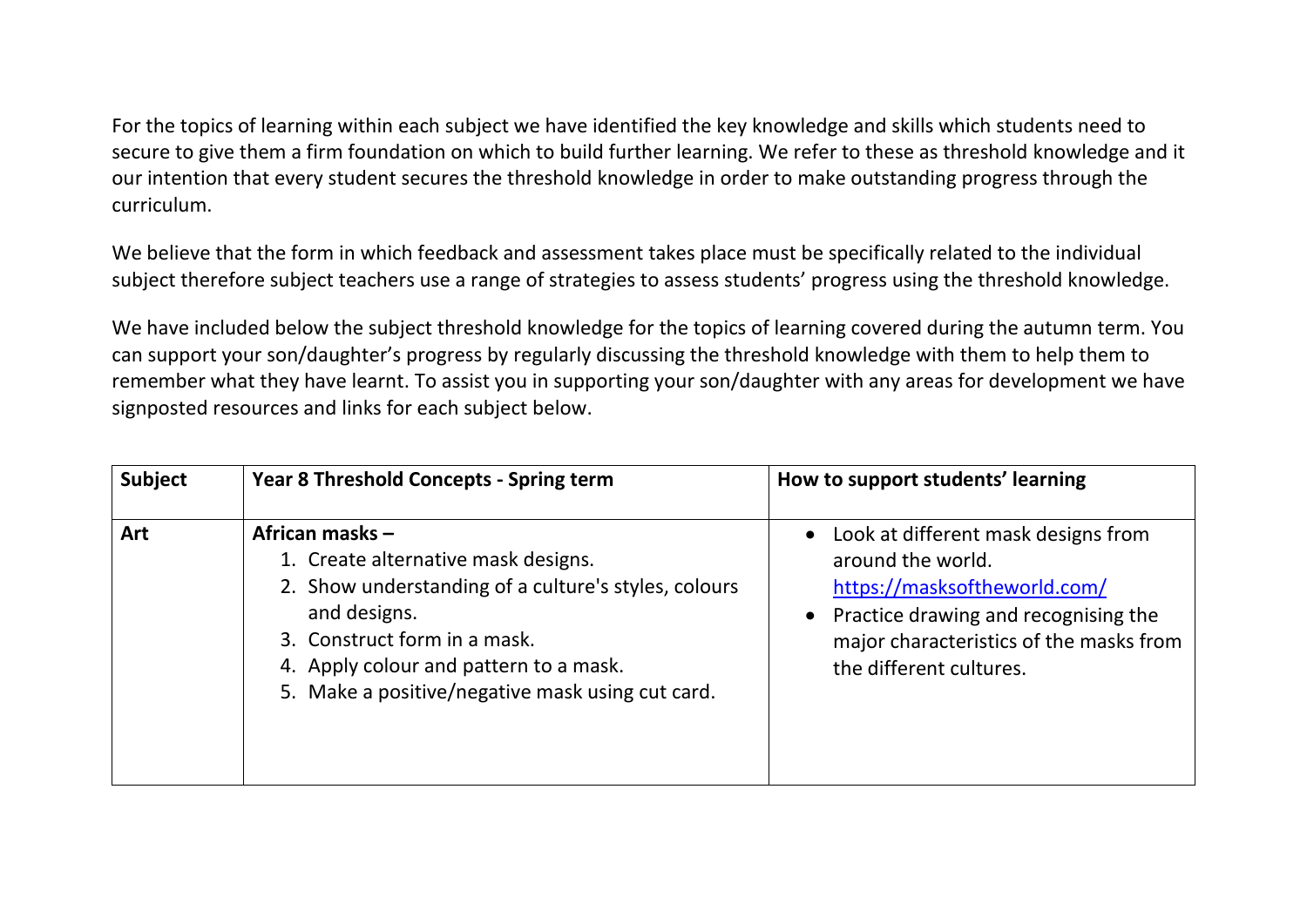| <b>Drama</b>     | $Space -$                                                                                                                                                                                                                                                                                                                                                                                                                                                                                                                                                                                                                                                                                                                                                                                                                                                                         | <b>Physical Theatre -</b>                                                                                                                                                                                                                                                   |
|------------------|-----------------------------------------------------------------------------------------------------------------------------------------------------------------------------------------------------------------------------------------------------------------------------------------------------------------------------------------------------------------------------------------------------------------------------------------------------------------------------------------------------------------------------------------------------------------------------------------------------------------------------------------------------------------------------------------------------------------------------------------------------------------------------------------------------------------------------------------------------------------------------------|-----------------------------------------------------------------------------------------------------------------------------------------------------------------------------------------------------------------------------------------------------------------------------|
|                  | 1. Know and practically demonstrate a definition of<br>physical theatre (movement, gesture, facial<br>expression, mime, exaggeration, synchronisation,<br>canon, people as objects, tableaux, dance, slow<br>motion) in rehearsal.<br>2. Demonstrate a working understanding of<br>ensemble.<br>3. Know and demonstrate an understanding of genre.<br>4. Know and practically demonstrate a definition of<br>physical theatre in performance.<br>5. Understand and demonstrate how to develop an<br>extended performance.<br>6. Know, understand and demonstrate how to use<br>slow motion in contrast to real time as a physical<br>theatre technique. Demonstrate the techniques of<br>tension/heaviness, control and exaggeration.<br>7. Understand the role of evaluation in improving<br>performance work and acting skills.<br>8. Understand what a technical rehearsal is. | https://www.youtube.com/watch?v=Vj<br>nKwTAmSNs<br>Ensemble Acting -<br>https://www.youtube.com/watch?v=d<br>AzXWnM47aw<br>Use of posture / stance / space -<br>https://classroom.thenational.academy<br>/lessons/use-of-posture-stance-and-<br>space-in-performance-6xh32e |
| <b>English</b>   | Language - Reading -                                                                                                                                                                                                                                                                                                                                                                                                                                                                                                                                                                                                                                                                                                                                                                                                                                                              | Listen to your child read a range of                                                                                                                                                                                                                                        |
| (Literature      | 1. Understanding - Shows simple awareness of ideas.                                                                                                                                                                                                                                                                                                                                                                                                                                                                                                                                                                                                                                                                                                                                                                                                                               | texts (e.g., fiction, non-fiction, articles,                                                                                                                                                                                                                                |
| and<br>language) | 2. Use of References - Selects simple<br>references/textual details/quotes.                                                                                                                                                                                                                                                                                                                                                                                                                                                                                                                                                                                                                                                                                                                                                                                                       | magazines) to allow them to fulfil their<br>daily reading targets and to help them                                                                                                                                                                                          |
|                  |                                                                                                                                                                                                                                                                                                                                                                                                                                                                                                                                                                                                                                                                                                                                                                                                                                                                                   | improve their confidence in reading.                                                                                                                                                                                                                                        |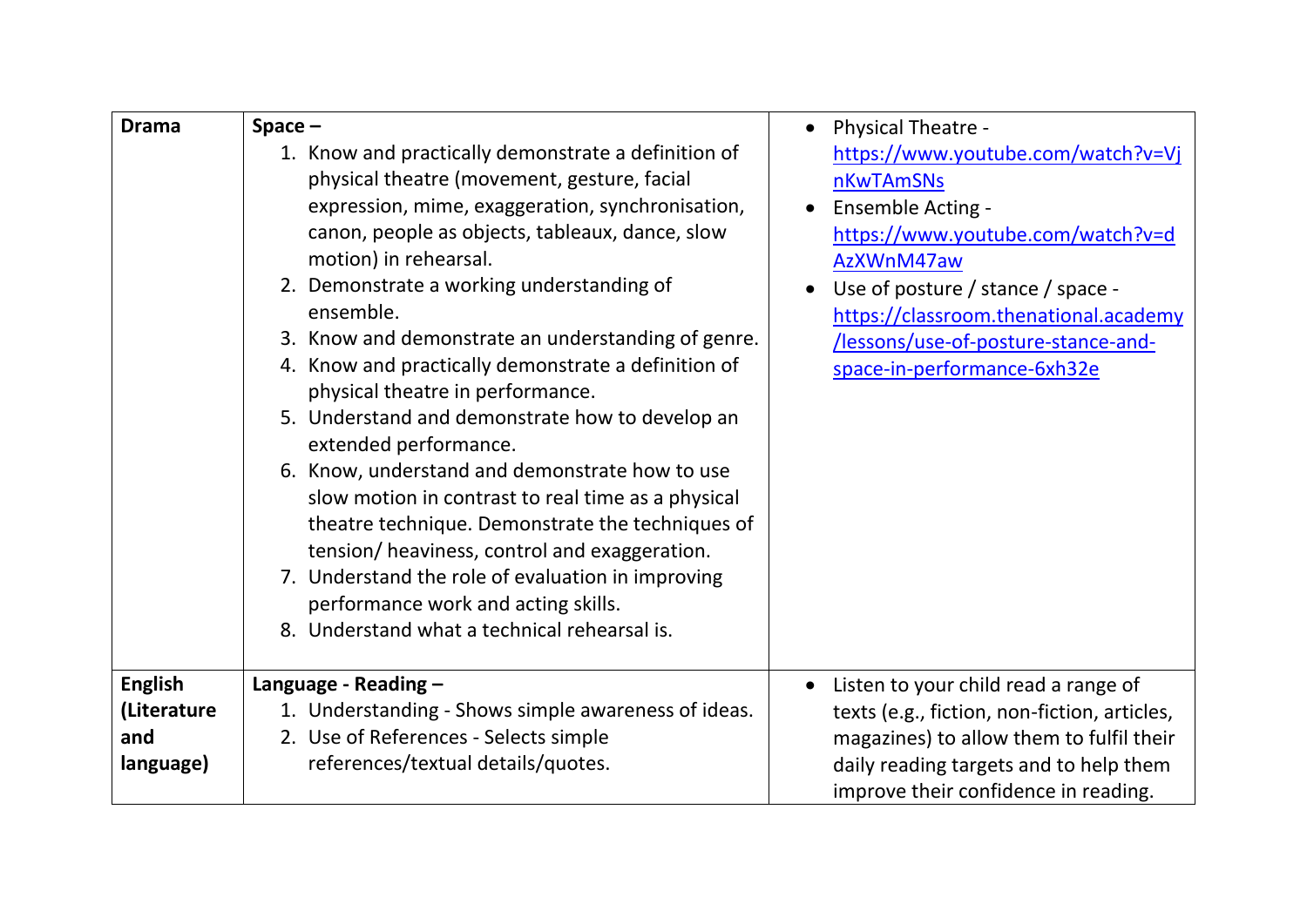| 3. Analysis of Language - Offers simple comment on<br>the effects of language.<br>4. Analysis of structure - Offers simple comment on<br>the effects of structure.<br>5. Subject Terminology - Makes simple use of subject<br>terminology, not always accurately/appropriately.<br>6. Inference - Paraphrase rather than inference.<br>7. Comparison - Makes simple cross reference of<br>ideas.<br>Literature - WW1 Poetry -                                | Help them t<br>$\bullet$<br>school from<br>knowledge o<br>Question' sh<br>the key cond<br>Research ke<br>$\bullet$<br>from the tex<br>examples of<br>more familia<br>experience o<br>books that a                                   |
|--------------------------------------------------------------------------------------------------------------------------------------------------------------------------------------------------------------------------------------------------------------------------------------------------------------------------------------------------------------------------------------------------------------------------------------------------------------|-------------------------------------------------------------------------------------------------------------------------------------------------------------------------------------------------------------------------------------|
| 1. Some explained response to task and whole text.<br>2. References used to support a range of relevant<br>comments about the text.<br>3. Explained/relevant comments on the writer's<br>methods with some relevant use of subject<br>terminology.<br>4. Identification of the effects of the writer's<br>methods on the reader.<br>5. Some understanding of implicit ideas/<br>perspectives/contextual factors shown by links<br>between context/text/task. | 'War Horse'<br>'Private Pea<br>Research W<br>was like for<br>order to stre<br>knowledge.<br>Practise son<br>quotations r<br>word classes<br>including the<br>have.<br>Support the<br>and impact t<br>Support the<br>skills by visit |

- to revise content learned in their class notes. organisers and 'Big heets by testing them on cepts for each topic.
- ey concepts and key words xts in lesson. Look at WW1 texts to help become ar with the issues and of the time period. Some are set during WW1 include by Michael Morpurgo, ceful' by Michael Morpurgo
- W1, particularly what life soldiers in the trenches in engthen their context
- me analysis of key noted down in class. Revise s and literary techniques ie effect and impact these
- em in improving the effect these have.
- em in improving literacy ting the KS3 grammar pages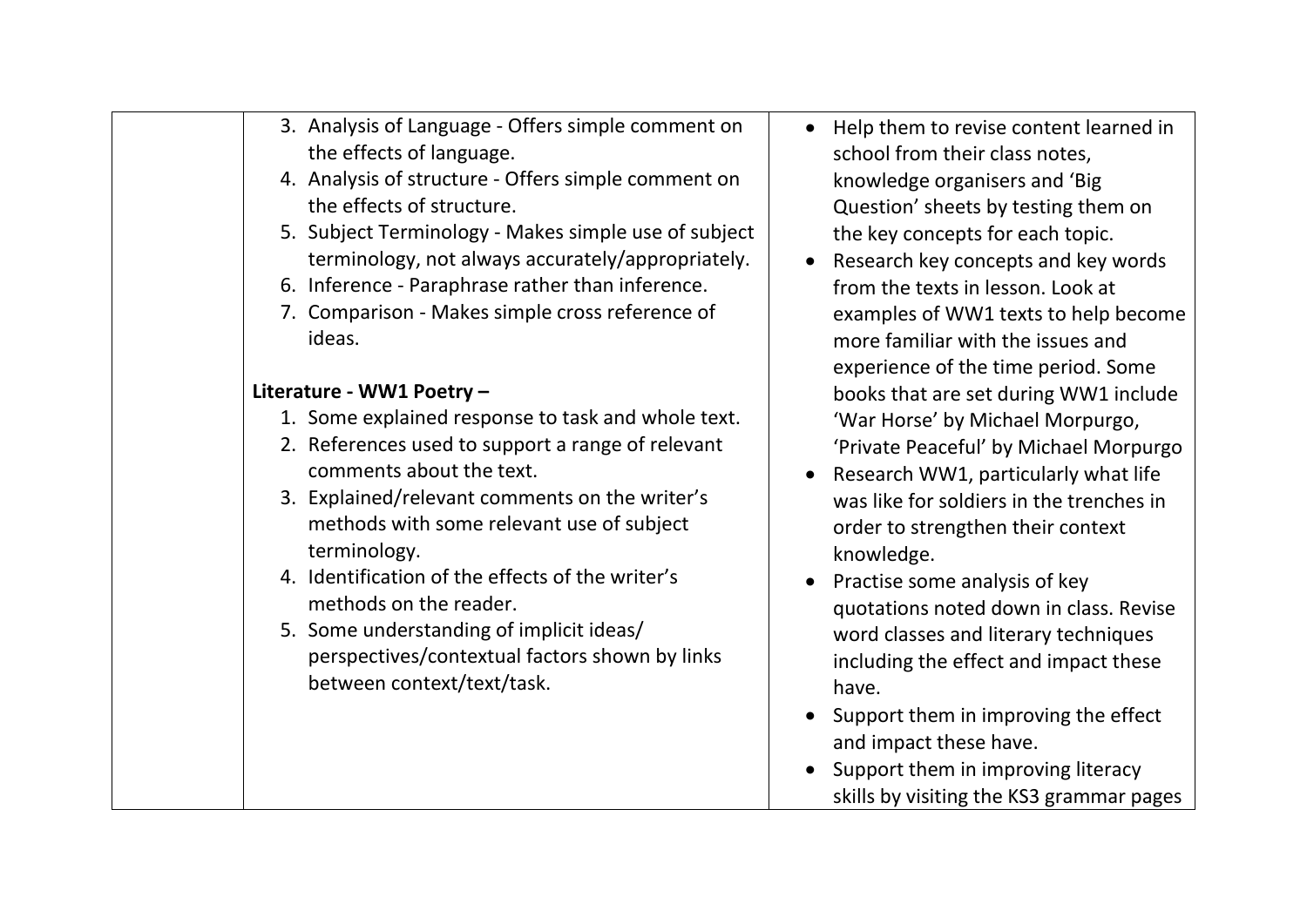|               |                                                                                                                                                                                                                                                                                          |           | on the BBC bitesize website<br>www.bbc.co.uk/bitesize/topics/z4hrt39<br>. Students will benefit from working<br>through the tasks and using the<br>activities to check their own work<br>before submitting it in their 200-word<br>writing challenge fortnightly homework<br>tasks.                                                                                                                                                                                                                        |
|---------------|------------------------------------------------------------------------------------------------------------------------------------------------------------------------------------------------------------------------------------------------------------------------------------------|-----------|------------------------------------------------------------------------------------------------------------------------------------------------------------------------------------------------------------------------------------------------------------------------------------------------------------------------------------------------------------------------------------------------------------------------------------------------------------------------------------------------------------|
| <b>French</b> | Holidays-<br>1. Produce 5+ past tense sentences/verbs.<br>2. Translate 8+ phrases from the model text.<br>3. Produce 5+ linked phrases to describe a past<br>journey.<br>4. Produce 8+ places in town.<br>5. Produce 5+ linked phrases to describe a town inc.<br>an opinion & 2 tenses. | $\bullet$ | Refer to the KS3 parent and student<br>handbook for specific revision<br>techniques and links to extra resources<br>and a range of websites that you can<br>use with your child to support them at<br>home.<br>Refer to the Knowledge Organiser in<br>the student's books for vocabulary<br>support.<br>Use<br>https://www.bbc.co.uk/bitesize/subjec<br>ts/zgdqxnb for KS3 French revision and<br>cultural information.<br>Use duolingo / memrise / quizlet for<br>French vocabulary revision (as outlined |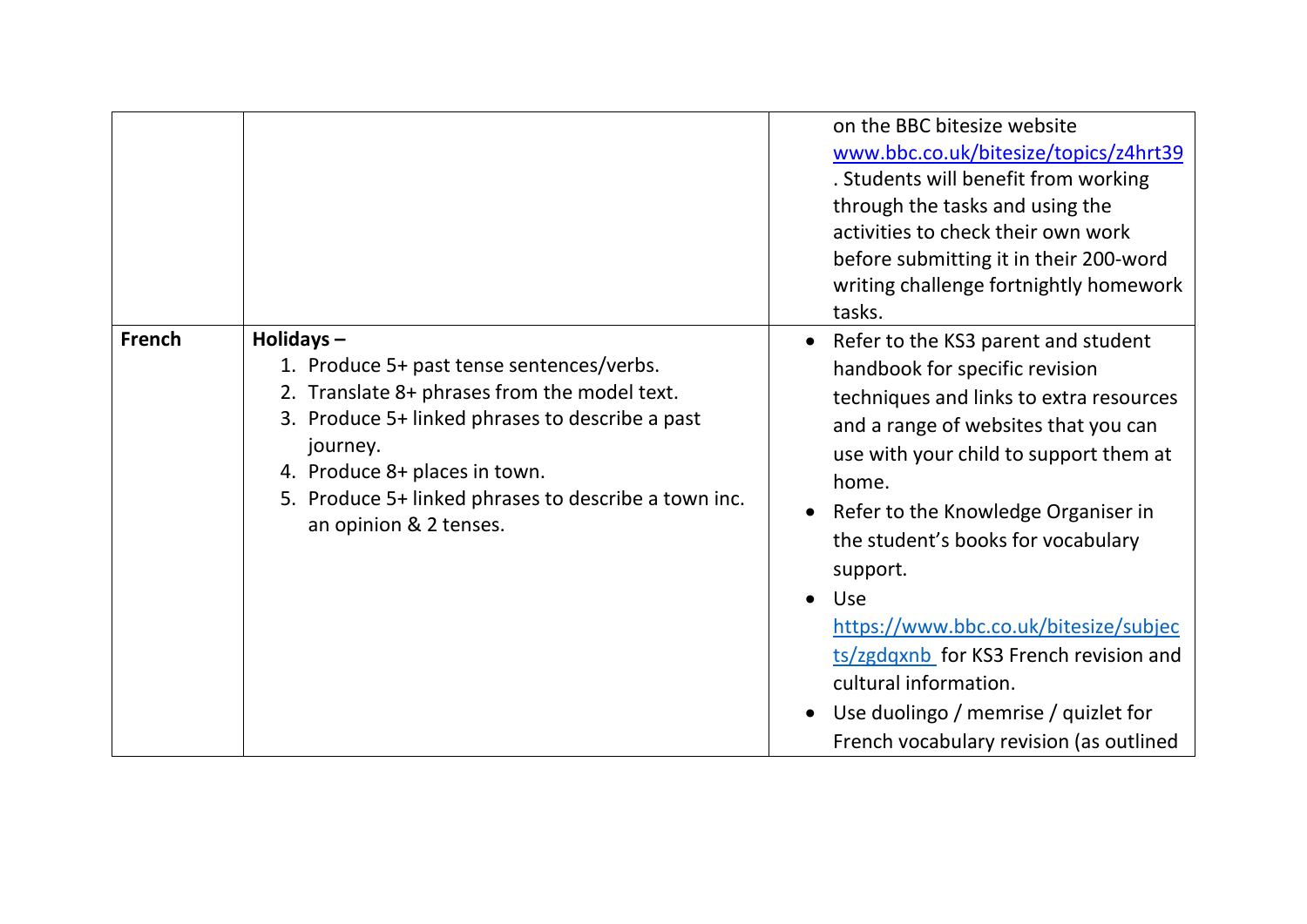|           |                                                                                                                                                                                                                                                                                                                                                                                                                                                                                                                                                                                                                                                                                                         | in the KS3 Handbook on the school<br>website).<br>Use the student's vocabulary and<br>sentence builders in their class books,<br>for reference to vocabulary and<br>grammatical structures.                                                                                                                                                                                                                                                                                                                                                                             |
|-----------|---------------------------------------------------------------------------------------------------------------------------------------------------------------------------------------------------------------------------------------------------------------------------------------------------------------------------------------------------------------------------------------------------------------------------------------------------------------------------------------------------------------------------------------------------------------------------------------------------------------------------------------------------------------------------------------------------------|-------------------------------------------------------------------------------------------------------------------------------------------------------------------------------------------------------------------------------------------------------------------------------------------------------------------------------------------------------------------------------------------------------------------------------------------------------------------------------------------------------------------------------------------------------------------------|
| Geography | Spring 1 - Climate Change & Resources -<br>1. Describe the differences between climate change<br>and global warming.<br>2. Identify what climate was like in the past.<br>3. Describe how the Greenhouse Effect works.<br>4. Explain the natural and human causes of climate<br>change.<br>5. Identify the various effects of climate change<br>across the world.<br>6. Identify the responses to climate change including<br>adaptation and mitigation.<br>7. Explain the advantages of geo-engineering.<br>8. Know what food miles are and how we can change<br>our living habits to reduce our carbon footprints.<br>9. Explain how cities can be made more sustainable.<br>Spring 2 - Development - | Watch Geographical documentaries<br>together such as David Attenborough.<br>Encourage your child to take an interest<br>in current affairs/watch/read the news.<br>Use the BBC Geography bitesize<br>website to support your son/daughter's<br>learning.<br><b>BBC Bitesize - Climate Change</b><br>https://www.bbc.co.uk/bitesize/topics/<br>zx38q6f/articles/z773ydm?course=zjsg<br>bqt<br><b>BBC Bitesize - Development</b><br>https://www.bbc.co.uk/bitesize/topics/<br>zvwtsbk<br>BBC News (or other global news<br>platforms)<br>https://www.bbc.co.uk/news/world |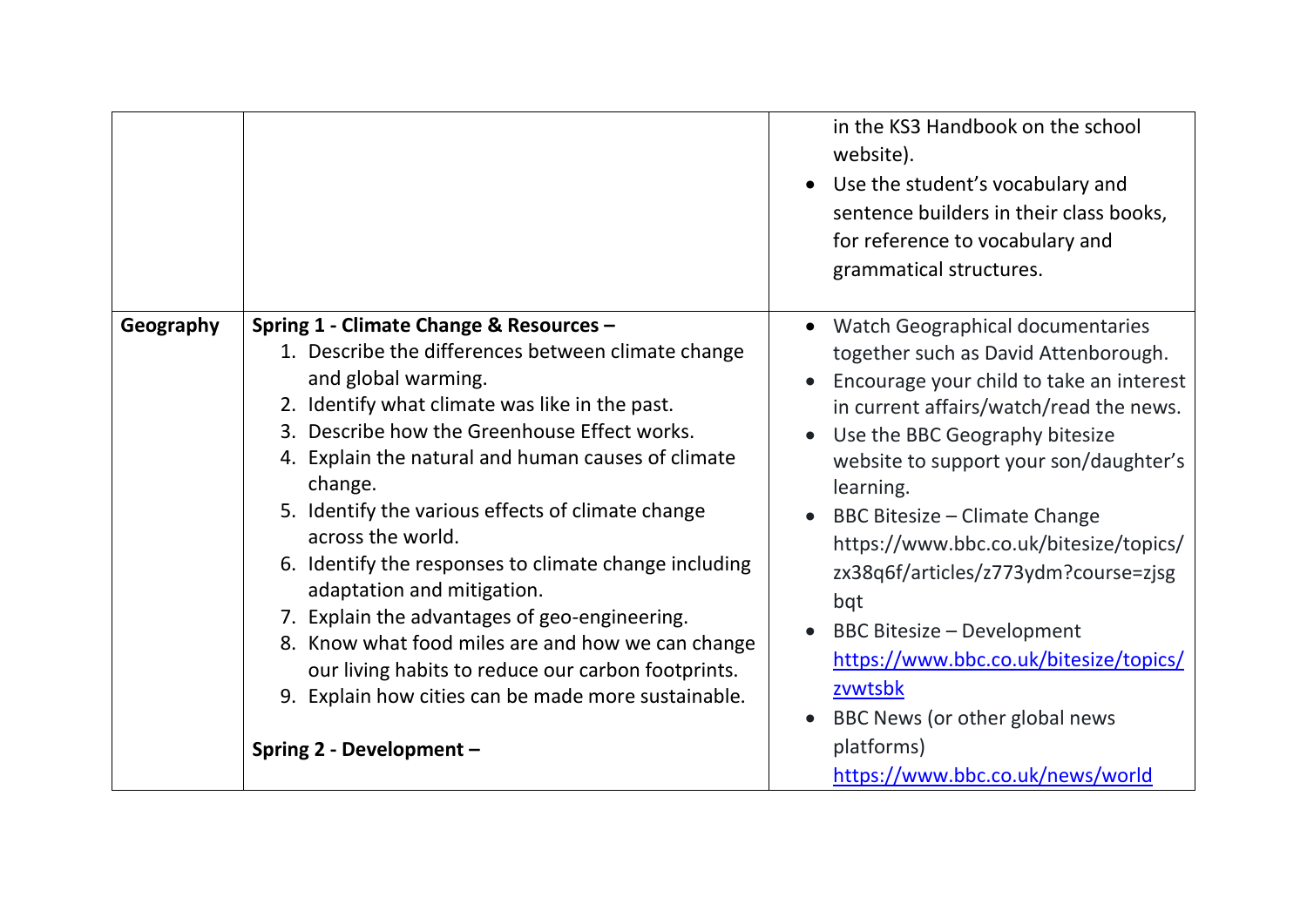|        | 1. Know what the term development means and how<br>HICs differ from LICs.<br>2. Give 2 examples of indicators that measure a<br>country's level of development.<br>3. Understand what the Human Development Index<br>is.<br>4. Know what life is like in Ghana.<br>5. Understand why we have a development gap<br>between HICs and LICs like Ghana and Britain.<br>6. Know what aid is.<br>7. Explain the advantages and disadvantages of goat<br>aid.<br>8. Know what Fairtrade is and how it benefits<br>farmers. | Seneca<br>$\bullet$<br>https://senecalearning.com/en-GB/<br>Education quizzes website - Geography<br>https://www.educationquizzes.com/ks<br>3/geography/<br>CGP KS3 Geography revision guide<br>Collins KS3 Geography revision guide<br>and practice question booklet<br>AQA KS3 Geography textbook  |
|--------|---------------------------------------------------------------------------------------------------------------------------------------------------------------------------------------------------------------------------------------------------------------------------------------------------------------------------------------------------------------------------------------------------------------------------------------------------------------------------------------------------------------------|------------------------------------------------------------------------------------------------------------------------------------------------------------------------------------------------------------------------------------------------------------------------------------------------------|
| German | Holidays-<br>1. Produce 5+ past tense sentences/verbs.<br>2. Translate 8+ phrases from the model text.<br>3. Produce 5+ linked phrases to describe a past<br>journey.<br>4. Produce 8+ places in town.<br>5. Produce 5+ linked phrases to describe a town inc.<br>an opinion & 2 tenses.                                                                                                                                                                                                                            | Refer to the KS3 parent and student<br>handbook for specific revision<br>techniques and links to extra resources<br>and a range of websites that you can<br>use with your child to support them at<br>home.<br>Refer to the Knowledge Organiser in<br>the student's books for vocabulary<br>support. |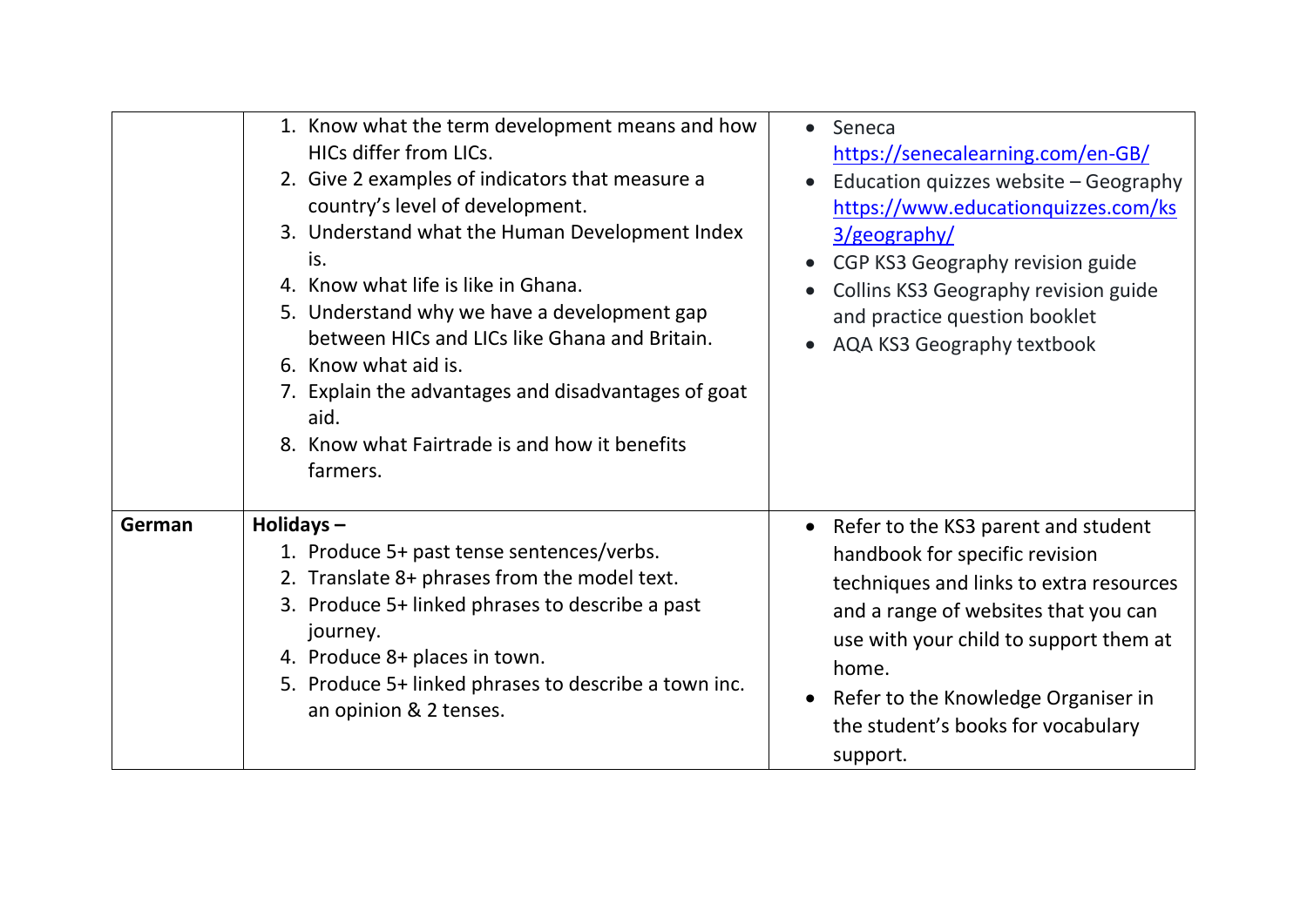|                |                                                                                                                                                                                                                                                                                                                                                                                                                                                                                                                                                          | $\bullet$ | <b>Use</b><br>https://www.bbc.co.uk/bitesize/subjec<br>ts/zcj2tfr for KS3 German revision and<br>cultural information.<br>Use duolingo / memrise / quizlet for<br>French vocabulary revision<br>Use the student's vocabulary and<br>sentence builders in their class books,<br>for reference to vocabulary and<br>grammatical structures.                                                                                                                                              |
|----------------|----------------------------------------------------------------------------------------------------------------------------------------------------------------------------------------------------------------------------------------------------------------------------------------------------------------------------------------------------------------------------------------------------------------------------------------------------------------------------------------------------------------------------------------------------------|-----------|----------------------------------------------------------------------------------------------------------------------------------------------------------------------------------------------------------------------------------------------------------------------------------------------------------------------------------------------------------------------------------------------------------------------------------------------------------------------------------------|
| <b>History</b> | Power and People – (Life before the First World War)<br>1. Identify social problems around 1900.<br>2. Describe social problems around 1900.<br>3. Explain social problems around 1900.<br>4. Be able to describe the key features of the<br>different suffrage organisations.<br>5. Give examples of actions of the Suffragists and the<br>Suffragettes.<br>6. Assess the reasons for Emily Davison's death.<br>Impact of the First World War -<br>7. Form judgments on the reasons for the First World<br>War being considered 'Great' using criteria. | $\bullet$ | Talk about History at home around<br>topics being studied and more<br>generally. We are currently studying<br>the First World War and this is a good<br>opportunity for students to find out<br>about local, regional or family history<br>connected to the war alongside looking<br>at the experience of the range of<br>people and countries involved in the<br>war.<br>Encourage them to read. It could be<br>non-fiction, historical works,<br>newspapers, or online material, but |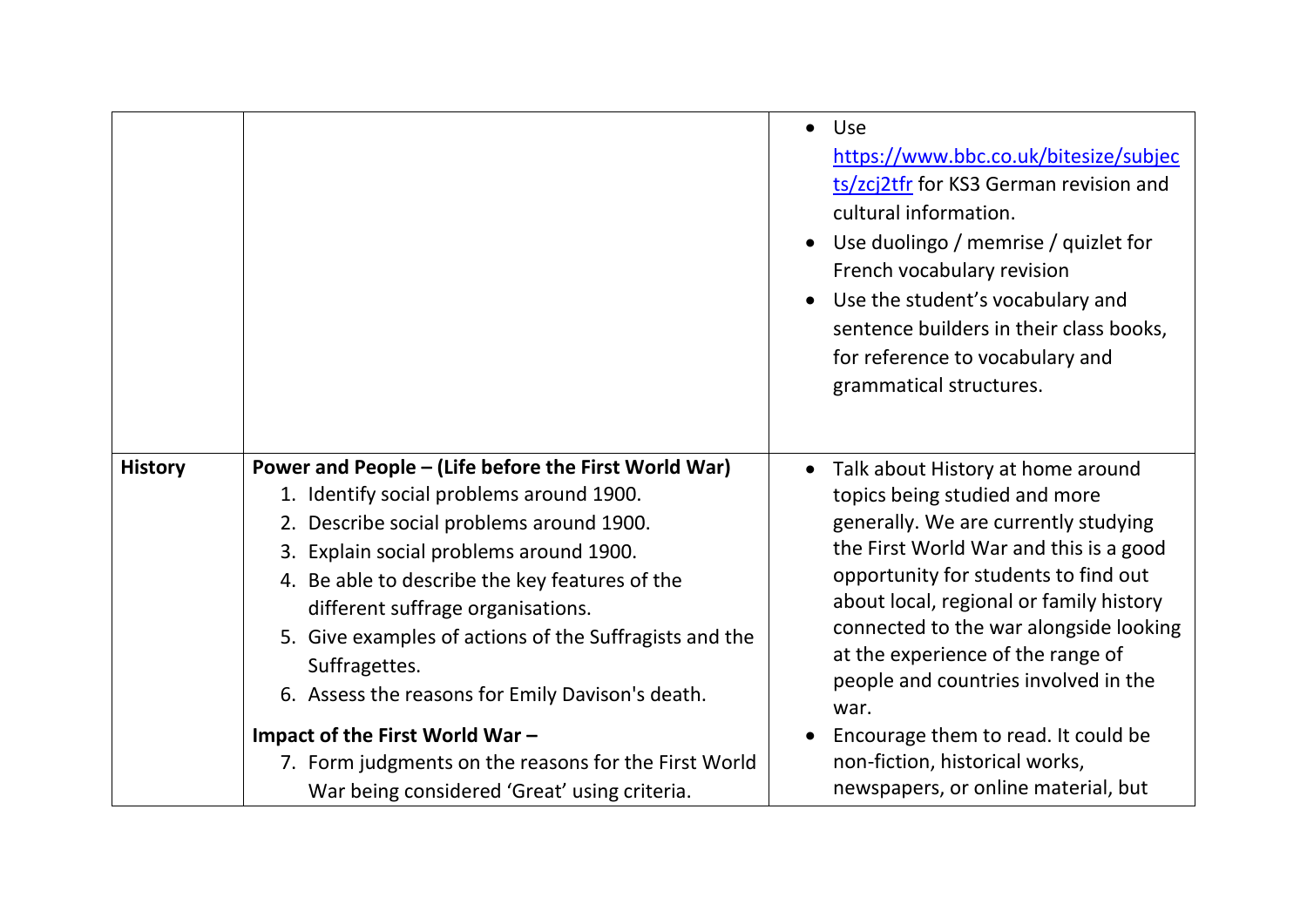|    | 8. Describe how the Franco-Prussian war could<br>suggest reasons for the start of the First World<br>War using a cartoon to assess.<br>9. Identify the different alliances and how the short<br>term causes contributed to the start of war.<br>10. Explain how the assassination of the Archduke<br>Franz Ferdinand triggered a crisis in the Balkans<br>into war.<br>11. Compare the main reasons for the start of the First<br>World War and form a judgement.<br>12. Assess how propaganda was used to recruit people<br>to the army.<br>13. Prioritise reasons for one individual having joined<br>the Durham Light Infantry and the army.<br>14. Understand the difficulty in being a conscientious<br>objector.<br>15. Make inferences about the nature of trench<br>warfare from photographs. | then ask them to assess it as a source<br>using their skills. This could include<br>reading war poetry from the First<br>World War or reading War Horse.<br>Visit sites/museums/online displays.<br>Many museums and historic sites have<br>online resources. The Imperial War<br>Museum (IWM) website has stories<br>from the First World War and sections<br>on objects and artefacts<br>https://www.iwm.org.uk/history/first-<br>world-war along with short videos on<br>Trench Tales and more aspects of WW1<br>https://www.iwm.org.uk/learning/adve<br>ntures-in-history/Trench-Tales-Part-<br>One<br>Watch historical documentaries and<br>programmes together (e.g. Dan Snow-<br>short clips on WW1, Horrible Histories). |
|----|-------------------------------------------------------------------------------------------------------------------------------------------------------------------------------------------------------------------------------------------------------------------------------------------------------------------------------------------------------------------------------------------------------------------------------------------------------------------------------------------------------------------------------------------------------------------------------------------------------------------------------------------------------------------------------------------------------------------------------------------------------------------------------------------------------|----------------------------------------------------------------------------------------------------------------------------------------------------------------------------------------------------------------------------------------------------------------------------------------------------------------------------------------------------------------------------------------------------------------------------------------------------------------------------------------------------------------------------------------------------------------------------------------------------------------------------------------------------------------------------------------------------------------------------------|
| IT | Programming in Python -<br>1. Use range of basic programming constructs in<br>Python.<br>2. Know how to print to the screen, perform<br>calculations, take inputs and store them in suitably<br>named variables.                                                                                                                                                                                                                                                                                                                                                                                                                                                                                                                                                                                      | Encourage your child to practice<br>programming skills using<br>https://www.online-python.com/<br>Use this website to find tutorials to<br>help stretch and challenge their Python                                                                                                                                                                                                                                                                                                                                                                                                                                                                                                                                               |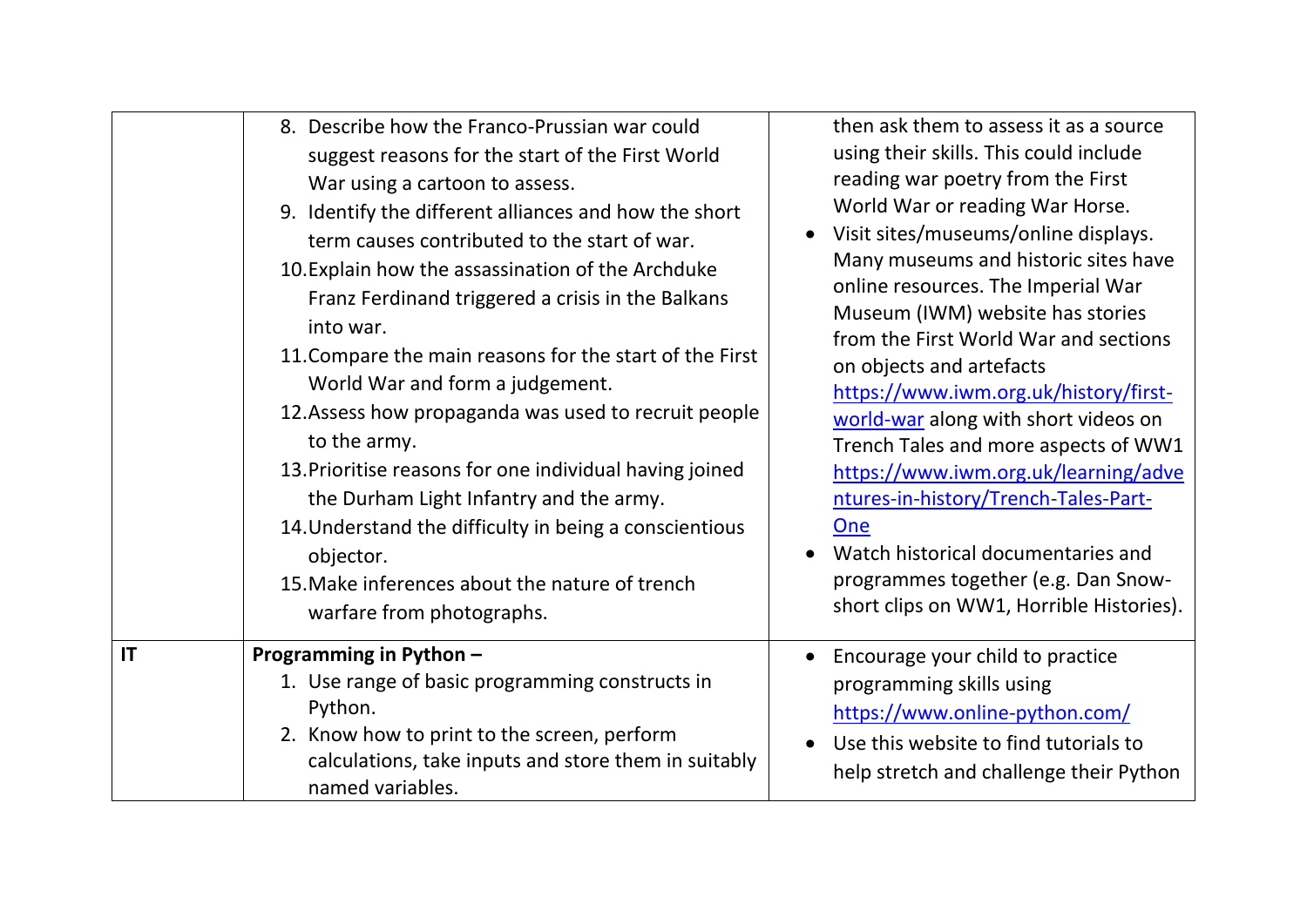|              | 3. Develop working programs in Python to solve<br>specific problems.<br>4. Identify the processes needed to solve a problem.<br>Design programs in Python to solve specific<br>5.<br>problems.<br>6. Analyse the requirements of a program.<br>7. Use Python confidently to write simple programs.                                                                                                                                                                                                                                                                                                                 | programming skills:<br>https://www.w3schools.com/python/<br>Use the BBC Bitesize information to<br>reinforce learning in this topic:<br>https://www.bbc.co.uk/bitesize/guides<br>/zwmbgk7/revision/1                                                                                                                                                                                                                                              |
|--------------|--------------------------------------------------------------------------------------------------------------------------------------------------------------------------------------------------------------------------------------------------------------------------------------------------------------------------------------------------------------------------------------------------------------------------------------------------------------------------------------------------------------------------------------------------------------------------------------------------------------------|---------------------------------------------------------------------------------------------------------------------------------------------------------------------------------------------------------------------------------------------------------------------------------------------------------------------------------------------------------------------------------------------------------------------------------------------------|
| <b>Maths</b> | Working in the Cartesian plane -<br>1. Identify and draw lines that are parallel to the<br>axes.<br>2. Recognise and use the line $y = x$ .<br>3. Recognise and use lines of the form $y = kx$ .<br>4. Recognise and use lines of the form $y = x + a$ .<br>Explore graphs with negative gradient ( $y = -kx$ , $y =$<br>5.<br>$a-x, x+y = a$<br><b>Representing data -</b><br>1. Represent continuous data grouped into equal<br>classes.<br>2. Draw and interpret scatter graphs.<br>3. Understand and describe linear correlation.<br>4. Draw and use line of best fit.<br>5. Represent data in two-way tables. | Follow the teacher's guidance and use<br>Sparx Maths to support home learning.<br>If your child is struggling with a<br>particular skill encourage them to use<br>the support materials or contact their<br>teacher to resolve the issue.<br>Sparx Maths will send a homework<br>update. Please encourage your child to<br>complete the homework to the best of<br>their ability. The homework is a recap<br>of the skills they have been taught. |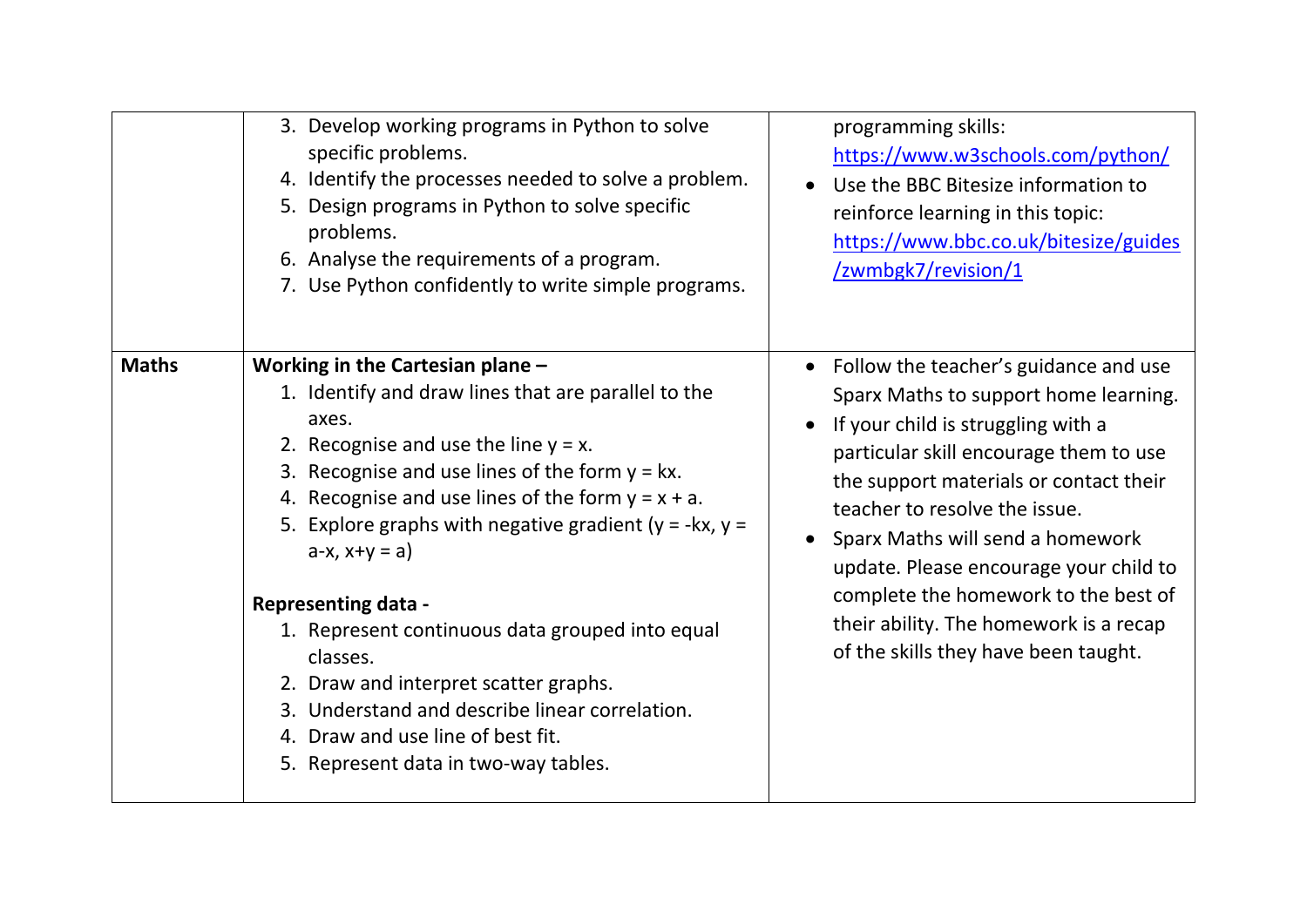- 1. Find probabilities from a sample space.
- 2. Find probabilities from two-way tables.
- 3. Find probabilities from Venn Diagrams.

#### **Brackets and Equations –**

- 1. Multiply out a single bracket.
- 2. Expand multiple single brackets and simplify.
- 3. Factorise into a single bracket.
- 4. Solve two-step equations.
- 5. Solve equations, including with brackets.

#### **Sequences –**

- 1. Generate sequences given an algebraic rule.
- 2. Generate sequences given a complex algebraic rule.
- 3. Find the rule for the nth term of a linear sequence.

#### **Fractions and Percentages –**

- 1. Calculate percentage increase and decrease using a multiplier.
- 2. Express one number as a fraction or a percentage of another using calculator methods.
- 3. Express one number as a fraction or percentage of another without a calculator.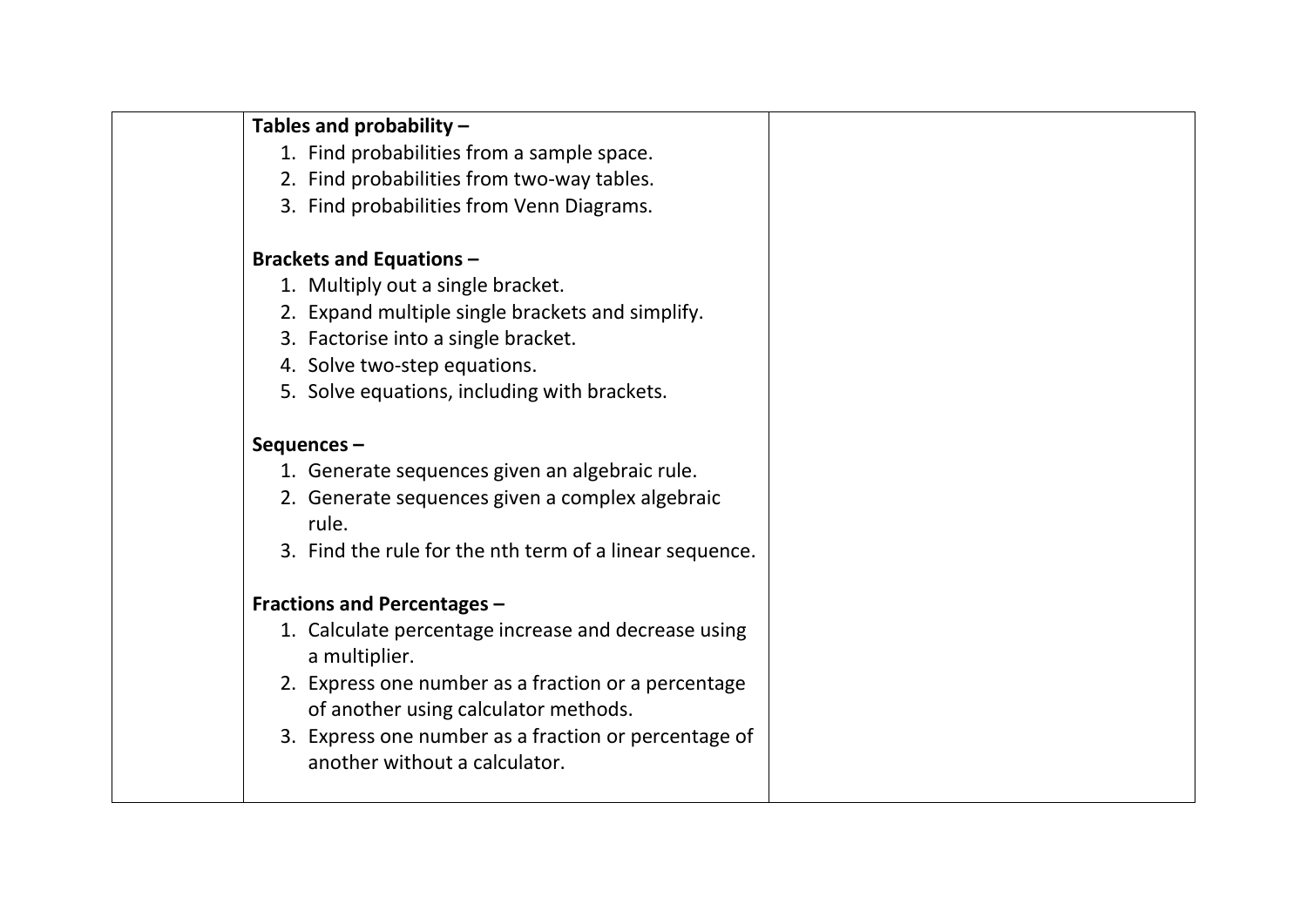|              | Standard form -<br>1. Investigate negative powers of 10.<br>2. Work with numbers between 0 and 1 in standard<br>form.<br>3. Add and subtract numbers in standard form.<br>4. Multiply and divide numbers in standard form.<br>Number Sense -<br>1. Estimate the answer to a calculation.<br>2. Round numbers to given number of decimal                                               |                                                                                                                                                                                                                                                                                                                                                                                            |
|--------------|---------------------------------------------------------------------------------------------------------------------------------------------------------------------------------------------------------------------------------------------------------------------------------------------------------------------------------------------------------------------------------------|--------------------------------------------------------------------------------------------------------------------------------------------------------------------------------------------------------------------------------------------------------------------------------------------------------------------------------------------------------------------------------------------|
|              | places.                                                                                                                                                                                                                                                                                                                                                                               |                                                                                                                                                                                                                                                                                                                                                                                            |
| <b>Music</b> | Reggae Music-<br>1. Understand where reggae music comes from and<br>it's social impact.<br>2. Understand how to play reggae devices and to<br>demonstrate these through performance.<br>3. Perform both reggae and ska music by key<br>performers.<br>4. Demonstrate primary chords and syncopated<br>rhythms.<br>5. Develop instrumental skills through whole class<br>performances. | <b>Performing:</b><br>If your son/daughter is without an<br>instrument, then a virtual instrument<br>can be a good way of experimenting<br>and following up with classwork:<br>https://www.onlinepianist.com/virtual-<br>piano<br>https://virtualpiano.net/<br>https://www.musicca.com/guitar<br>https://www.apronus.com/music/onlin<br>eguitar.htm<br>https://ukebuddy.com/ukulele-chords |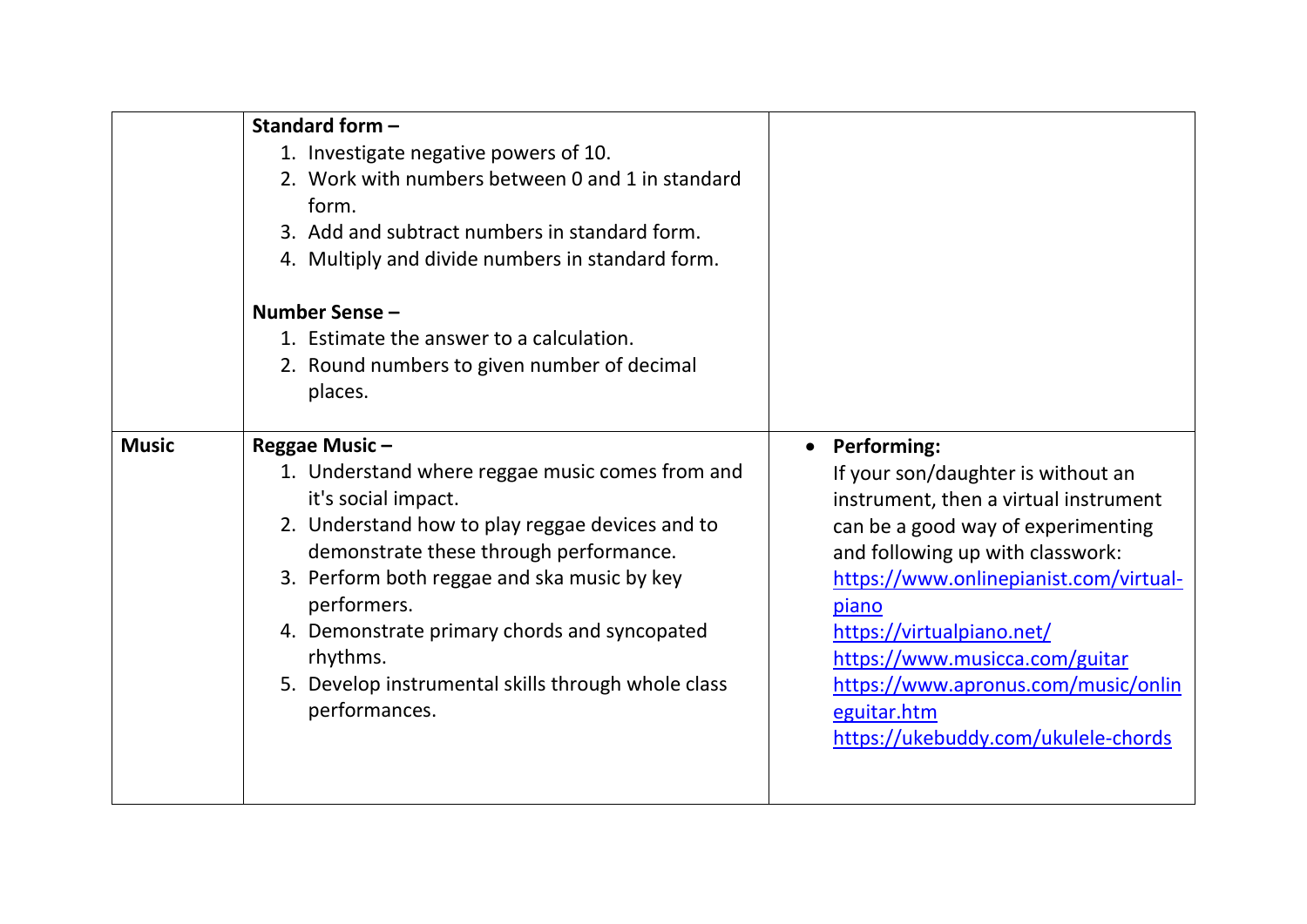|           |                                                                                                                                                                                                                                                                                                                                                                                                                                                             | Listening:<br>I would recommend creating a free<br>account with www.spotify.com or using<br>YouTube for listening around the styles<br>we will be studying throughout Year 8.<br>The more students listen to the music<br>we are studying, the more they will<br>understand the techniques and<br>elements used.        |
|-----------|-------------------------------------------------------------------------------------------------------------------------------------------------------------------------------------------------------------------------------------------------------------------------------------------------------------------------------------------------------------------------------------------------------------------------------------------------------------|-------------------------------------------------------------------------------------------------------------------------------------------------------------------------------------------------------------------------------------------------------------------------------------------------------------------------|
|           |                                                                                                                                                                                                                                                                                                                                                                                                                                                             | INSTRUMENTAL LESSONS ARE AVAILABLE AT<br><b>SCHOOL. PLEASE EMAIL:</b><br>s.glover@thepolesworthschool.com                                                                                                                                                                                                               |
| <b>PE</b> | Athletics $-$<br>1. Demonstrate progress towards their personal<br>bests when performing.<br>2. Use the correct starting grip and technique for at<br>least one throwing event.<br>3. Use pacing during a longer distance event.<br>4. Understand and attempt to use the correct<br>technique when performing a sprint start (either<br>standing or crouch).<br>5. Understand the correct running technique to<br>achieve maximum speed for a sprint event. | <b>Athletics:</b><br>Join a local athletics club<br>(Tamworth/Nuneaton) to develop your<br>technique.<br>Encourage your child to attend the<br>school club for extra practice.<br>Discuss the requirements for different<br>events with your child and encourage<br>them to record and improve their<br>personal bests. |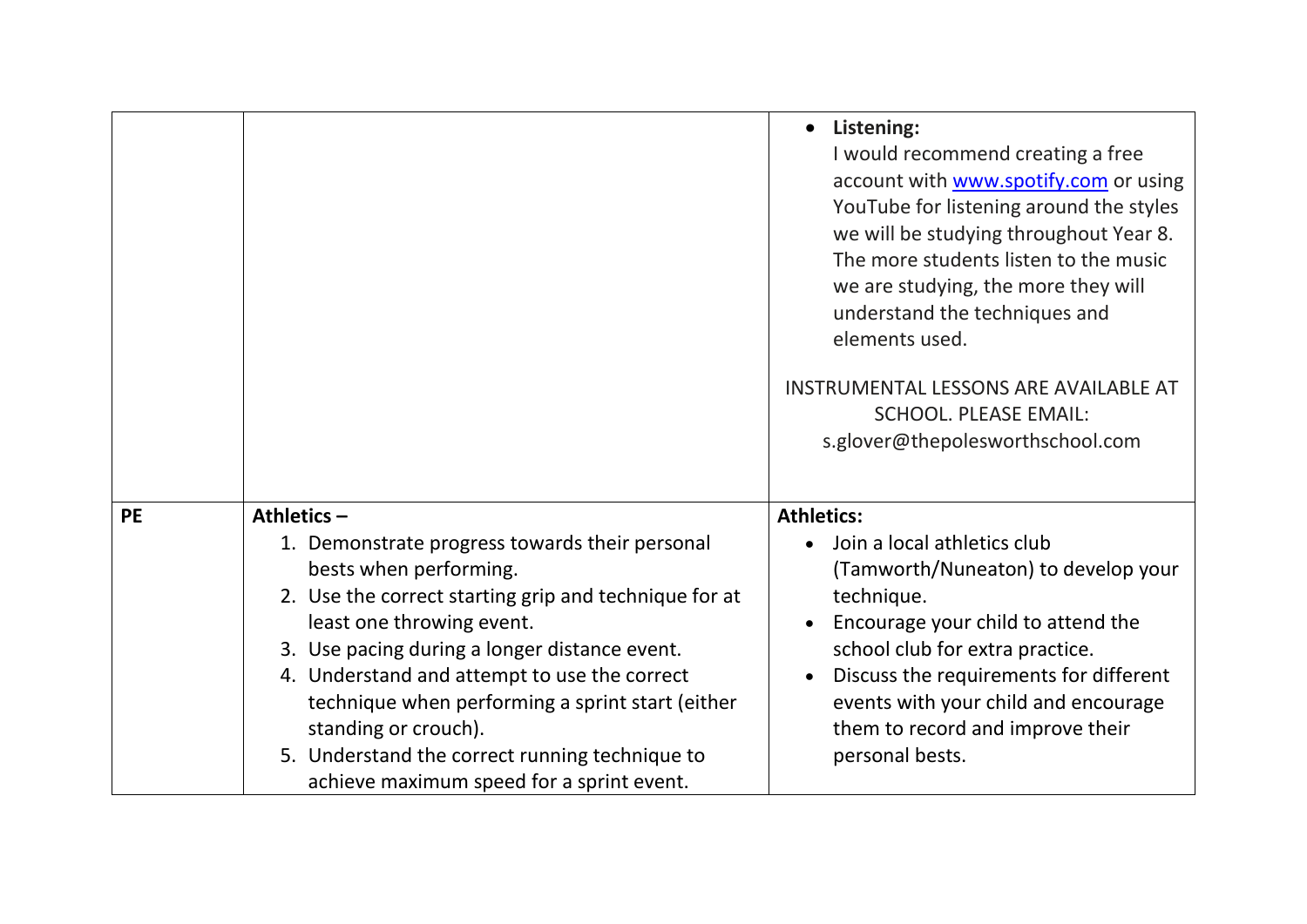| 6. Understand how to generate maximum height or<br>distance in a jump event to enable them to achieve<br>their best performance.<br>7. Demonstrate how to prepare the body effectively<br>for a variety of activities through an independent<br>warm-up.                                                                                       | Watch athletics events live on TV or on<br>YouTube. Watch world records and<br>coaching videos for individual events.<br>Ask your child about "ME in PE" and<br>$\bullet$<br>discuss the characteristics they have<br>developed in PE.                                                                                                                                                                |
|------------------------------------------------------------------------------------------------------------------------------------------------------------------------------------------------------------------------------------------------------------------------------------------------------------------------------------------------|-------------------------------------------------------------------------------------------------------------------------------------------------------------------------------------------------------------------------------------------------------------------------------------------------------------------------------------------------------------------------------------------------------|
| Badminton $-$                                                                                                                                                                                                                                                                                                                                  | <b>Badminton:</b>                                                                                                                                                                                                                                                                                                                                                                                     |
| 1. Recalls and demonstrates how to grip and racket<br>correctly.<br>2. Demonstrates correct footwork.<br>3. Play clears to at least the back half of the court.<br>4. Play drop shots to clear the net and land before<br>service line.<br>5. Play at least one type of net shot.<br>6. Show planned shot variation within their game<br>play. | Book a court at Polesworth sports<br>centre to play.<br>Encourage your child to attend the<br>$\bullet$<br>school club for practice.<br>Watch badminton matches/skills on<br>$\bullet$<br>YouTube/TV (e.g.<br>https://www.badmintonskills.net/bad<br>minton-skills-and-techniques/).<br>Ask your child about "ME in PE" and<br>$\bullet$<br>discuss the characteristics they have<br>developed in PE. |
| Cross country -                                                                                                                                                                                                                                                                                                                                |                                                                                                                                                                                                                                                                                                                                                                                                       |
| 1. Understands and attempts to show a change in<br>running techniques for different gradients.<br>2. Understands and attempts to demonstrate pacing                                                                                                                                                                                            | <b>Cross Country:</b><br>Go for a run as a family.<br>$\bullet$<br>Download free Apps to track their runs<br>$\bullet$                                                                                                                                                                                                                                                                                |
| in their cross country running.                                                                                                                                                                                                                                                                                                                | (Strava).                                                                                                                                                                                                                                                                                                                                                                                             |
| 3. Can explain how running will help to maintain a<br>health and active lifestyle.                                                                                                                                                                                                                                                             |                                                                                                                                                                                                                                                                                                                                                                                                       |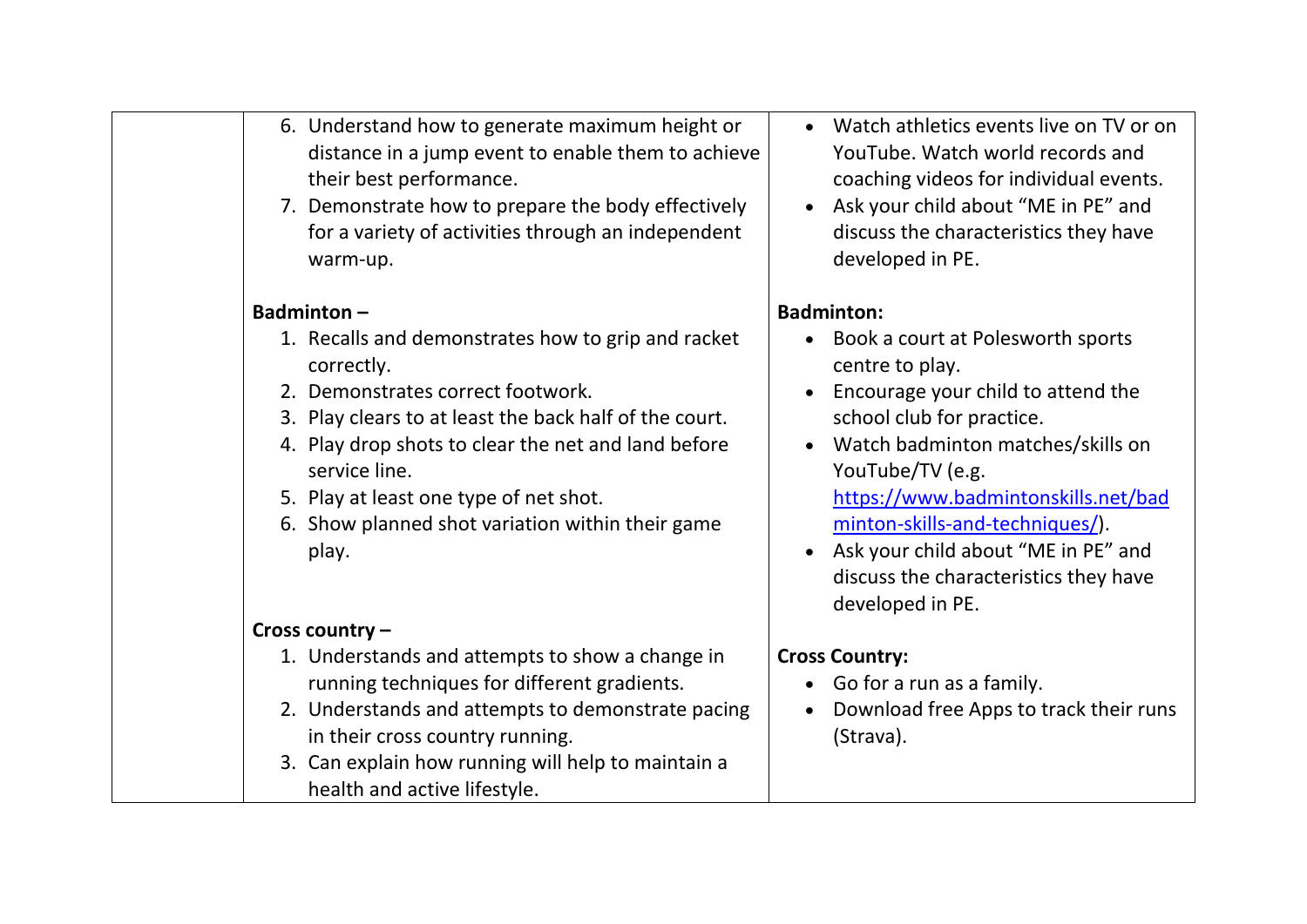|  | 4. Understands some rules and terminology. |  |  |
|--|--------------------------------------------|--|--|
|--|--------------------------------------------|--|--|

- 5. Perform activities safely.
- 6. Complete a time trial event (in pairs or in isolation) relevant to their ability.
- 7. Explain how the body is working aerobically during performance.

#### **Dance –**

- 1. Copy and demonstrate without teacher lead movements/exercises.
- 2. Understanding of Capoeira as a dance style.
- 3. Understand and use specific terminology in dance in specific – capoeira and choreography.
- 4. Use of correct timing is evident in performance and choreography.
- 5. Contribute to sequences and communicate choreography ideas positively to group.
- 6. Recall and perform a set dance warm up without teacher lead.
- 7. Understand and use a variety of simple choreographic devices in their choreography project most appropiate to dance style.
- 8. Use performance skills in front of other students, demonstrating sound movement memory of choreography project.
- Join local running club/park runs/athletics club (Tamworth/Nuneaton) [https://www.parkrun.org.uk/.](https://www.parkrun.org.uk/)
- Ask your child about "ME in PE" and discuss the characteristics they have developed in PE.

#### **Dance:**

- Watch professional street/hip-hop companies on YouTube (e.g., boy blue entertainment, Zoonation and annual 'breakin convention').
- Encourage your child to attend the school club and annual dance shows for extra practise and confidence.
- To aid with movement memory and confidence, challenge students to either perform or teach others key moves, warm up and dance phrase.
- Ask your child about "ME in PE" and discuss the characteristics they have developed in PE.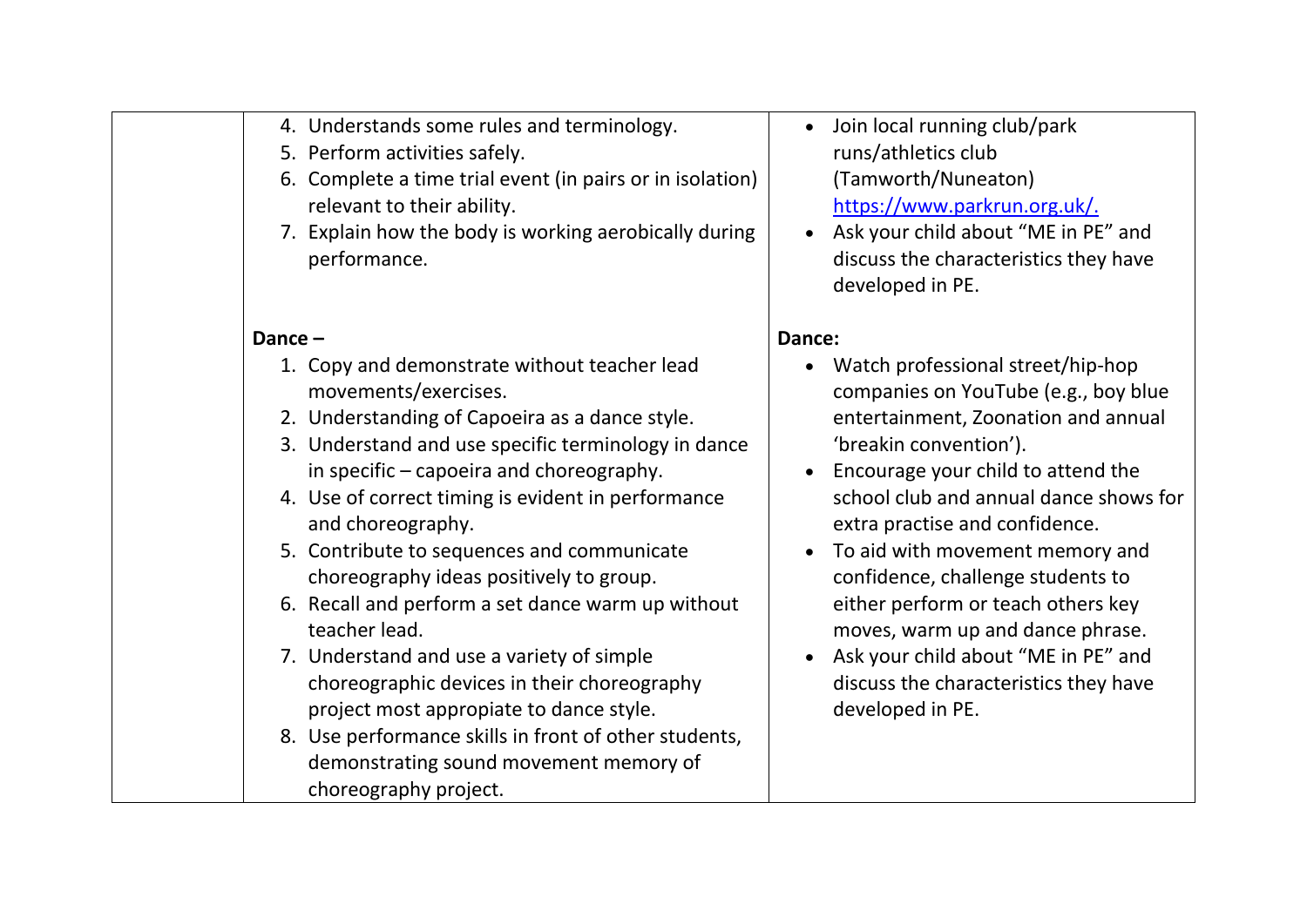| Football-<br>1. Use at least two different parts of the foot, on<br>both feet, to manipulate the ball.<br>2. Use at least two parts of the foot to pass the ball<br>accurately over at least a 10m distance.<br>3. Control the ball using their back foot to open up<br>the body.<br>4. Change direction when moving with the ball with<br>some control and speed.<br>5. Attempt to select the correct option to pass or<br>move with the ball in a modified and conditioned<br>game.<br>6. Use movement to lose a defender and receive ball<br>in space.<br>7. Understand and demonstrate how to defend using<br>the correct body position in a 1 v 1 situation.<br>8. Recall and demonstrate good<br>etiquette, sportsmanship and respect.<br>9. Recall, demonstrate and lead how to warm up and<br>cool down safely. | Football:<br>Practice ball familiarisation skills used<br>in lessons to develop confidence with<br>both feet.<br>https://www.youtube.com/watch?v=q1<br>B4is3faOM<br>• Encourage your child to attend the<br>school football club to development<br>skills and confidence.<br>Explore getting your child involved in<br>local youth football. Visit the FA<br>website club finder to find accredited<br>organisations.<br>https://www.thefa.com/get-involved.<br>Ask your child about "ME in PE" and<br>discuss the characteristics they have<br>developed in PE. |
|-------------------------------------------------------------------------------------------------------------------------------------------------------------------------------------------------------------------------------------------------------------------------------------------------------------------------------------------------------------------------------------------------------------------------------------------------------------------------------------------------------------------------------------------------------------------------------------------------------------------------------------------------------------------------------------------------------------------------------------------------------------------------------------------------------------------------|------------------------------------------------------------------------------------------------------------------------------------------------------------------------------------------------------------------------------------------------------------------------------------------------------------------------------------------------------------------------------------------------------------------------------------------------------------------------------------------------------------------------------------------------------------------|
| Handball-<br>1. Recall and use more than one type of pass<br>accurately - Over arm pass, bounce pass, flick pass<br>and under arm pass.                                                                                                                                                                                                                                                                                                                                                                                                                                                                                                                                                                                                                                                                                 | Handball:<br>• Get involved in any sport that you need<br>to dodge, run, catch, and throw.                                                                                                                                                                                                                                                                                                                                                                                                                                                                       |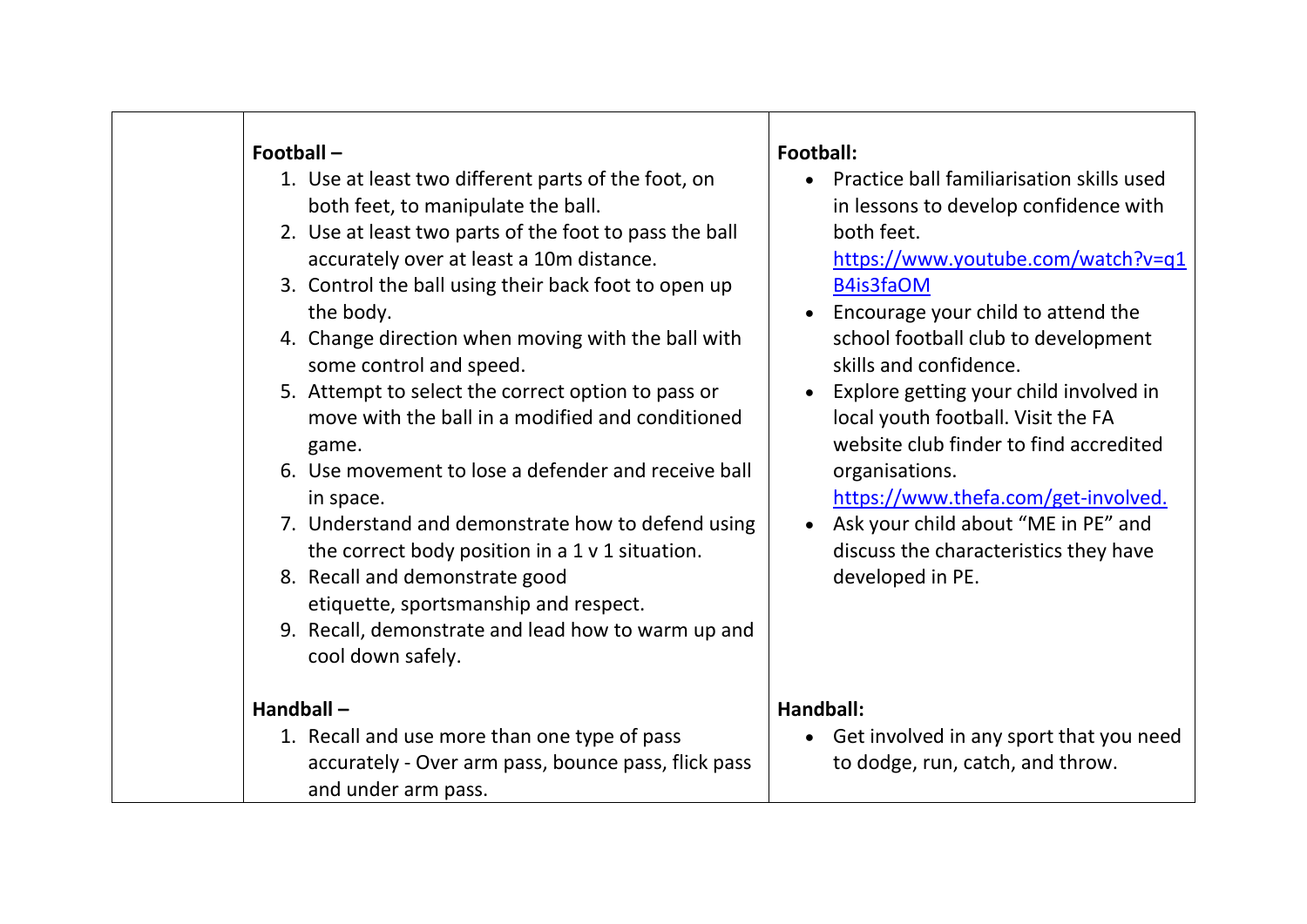|  | 2. Attempt to receive the ball over increasing |
|--|------------------------------------------------|
|  | distances under limited pressure.              |
|  | 2 Use nossing 0 mousement to know nossassion.  |

- 3. Use passing & movement to keep possession of the ball and create opportunities in attack under pressure.
- 4. Create space to shoot with accuracy.
- 5. Understand how to work together as a team to defend.
- 6. Use multiple skills to create space to shoot in game situations.

### **HRF Practical –**

- 1. Execute a basic training session in at least two types of training.
- 2. Plan a more detailed training session to develop specific fitness component.
- 3. Maintain training zone intensity required for a training session.
- 4. Give a basic explanation of the difference between aerobic and anaerobic training zones.
- Watch Handball matches on TV or YouTube matches/skills – e.g., Olympic and World Championships.
- Join the Handball club in school.
- Contact your local handball club (Loughborough/Coventry/ Birmingham).
- Ask your child about "ME in PE" and discuss the characteristics they have developed in PE.

# **HRF – Practical:**

- Ask your child to lead a warm-up with the family.
- Discuss different sports and what is needed to participate in that sport.
- Encourage them to develop their fitness and have a go at a type of training at home.
- Identify 1 exercise and add 1 more repetition each day for a month. For example,  $1<sup>st</sup>$  January do 5 sit-ups and by the end of January do 36.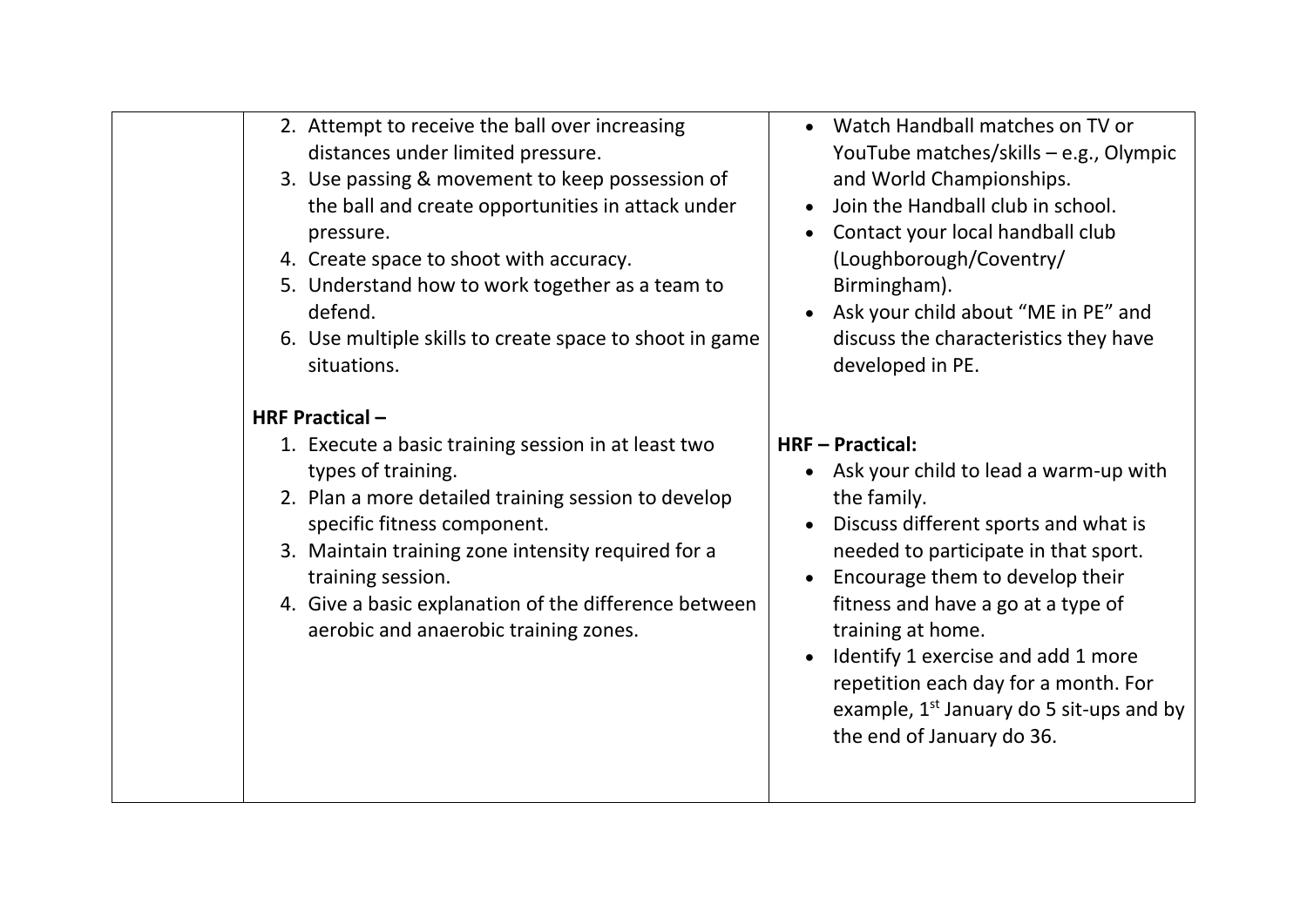#### **HRF Theory –**

- 1. Explain what intensity means.
- 2. Explain how to calculate maximum heart rate.
- 3. Give a simple explanation of the difference between aerobic and anaerobic training zones.
- 4. Explain briefly 3 types of training.
- 5. Link 3 training methods to a sport/position/benefit.

#### **Netball –**

- 1. Select and perform footwork and passing variations within their game play under increasing pressure.
- 2. Use dodging and change of direction to move into space to support team-mates.
- 3. Apply pressure to the opposition through marking/defending and use of body to channel/limit options.
- 4. Observes the rules of footwork, obstruction, contact and offside and the rules of centre pass.

• Ask your child about "ME in PE" and discuss the characteristics they have developed in PE.

## **HRF – Theory:**

- Discuss different sports and what is needed to participate in that sport.
- Discuss the difference between aerobic and anaerobic zones as a family.
- Ask your child to plan a session as a family to do.
- Ask your child about "ME in PE" and discuss the characteristics they have developed in PE.

# **Netball:**

- Practice throwing and catching/targetbased skills (e.g., catch or chalk target on a wall) and foot coordination skills (e.g., skipping or hopscotch) at home.
- Encourage your child to attend the school club for practice.
- Research local netball clubs/teams to join

[https://www.englandnetball.co.uk/play](https://www.englandnetball.co.uk/play-netball/find-a-session-or-club/) [-netball/find-a-session-or-club/.](https://www.englandnetball.co.uk/play-netball/find-a-session-or-club/)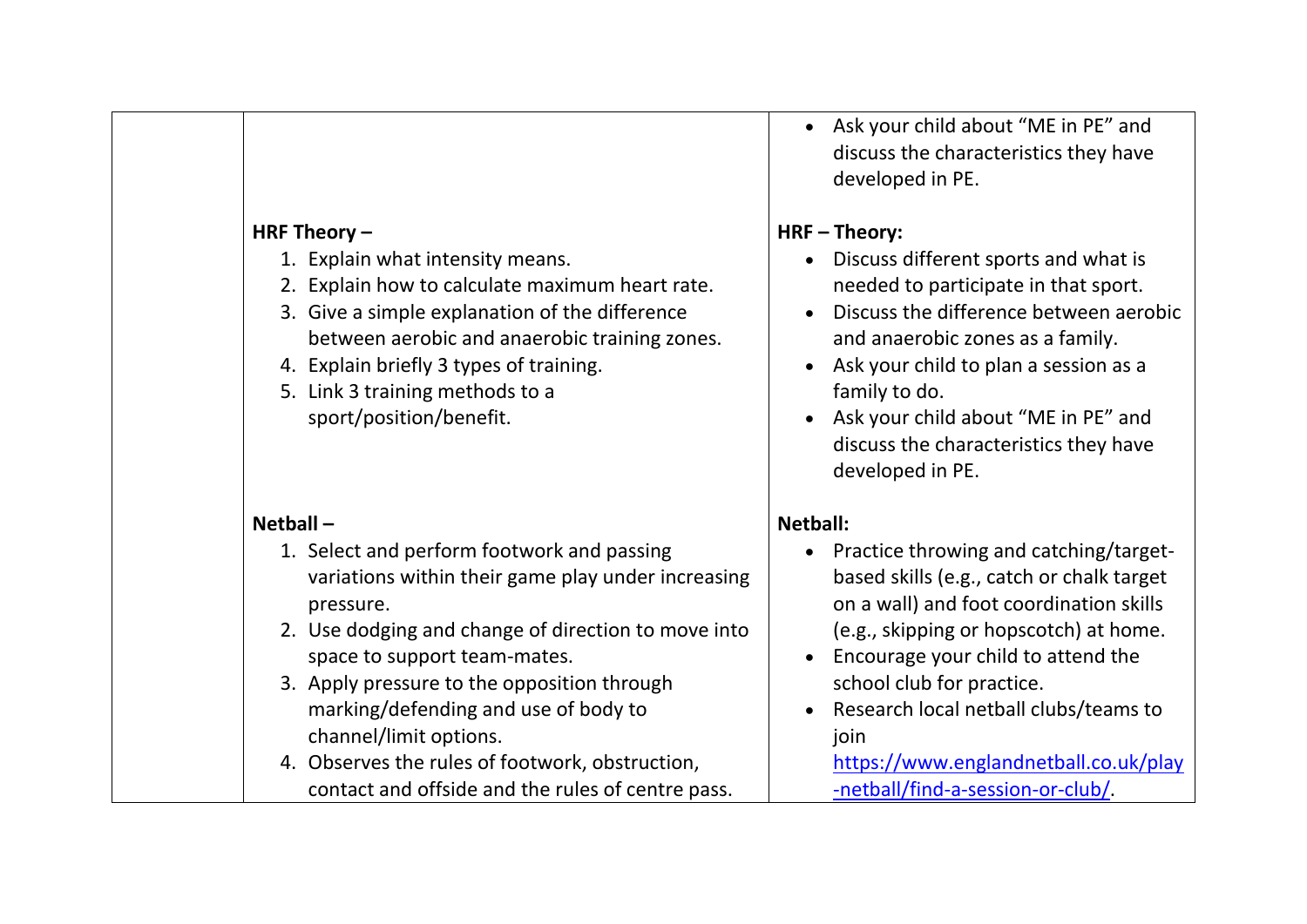| Develop awareness of some further rules including<br>3 second rule/replay/repossession/short pass.<br>5. Contributes to attacking or defensive play, working<br>effectively in a team to select and apply tactics.                                                              | Watch netball drills on-line<br>https://www.youtube.com/watch?v=8<br>WxpyyUwQIQ<br>https://www.youtube.com/watch?v=sG<br>PHv-hkBVs or watch parts of matches<br>on YouTube/TV                                                                                                                                                                                                                                                                 |
|---------------------------------------------------------------------------------------------------------------------------------------------------------------------------------------------------------------------------------------------------------------------------------|-----------------------------------------------------------------------------------------------------------------------------------------------------------------------------------------------------------------------------------------------------------------------------------------------------------------------------------------------------------------------------------------------------------------------------------------------|
|                                                                                                                                                                                                                                                                                 | https://www.youtube.com/watch?v=H<br>25dND9cJuQ.<br>• Ask your child about "ME in PE" and<br>discuss the characteristics they have<br>developed in PE.                                                                                                                                                                                                                                                                                        |
| <b>Problem Solving -</b><br>1. Successfully complete more challenging tasks set<br>as part of their group.<br>2. Contribute towards more challenging tasks<br>physically.<br>3. Provide feedback on the completion of tasks.<br>4. Lead a small group in more challenging task. | <b>OAA - Problem Solving:</b><br>• Ask them do explain what they have<br>been doing in lessons.<br>Discuss what skills they have used<br>during lessons.<br>Ask them to explain, demonstrate and<br>$\bullet$<br>lead some activities they have done in<br>lessons with family/friends.<br>Look at local Scout/Brownie/Cadet<br>groups.<br>• Ask your child about "ME in PE" and<br>discuss the characteristics they have<br>developed in PE. |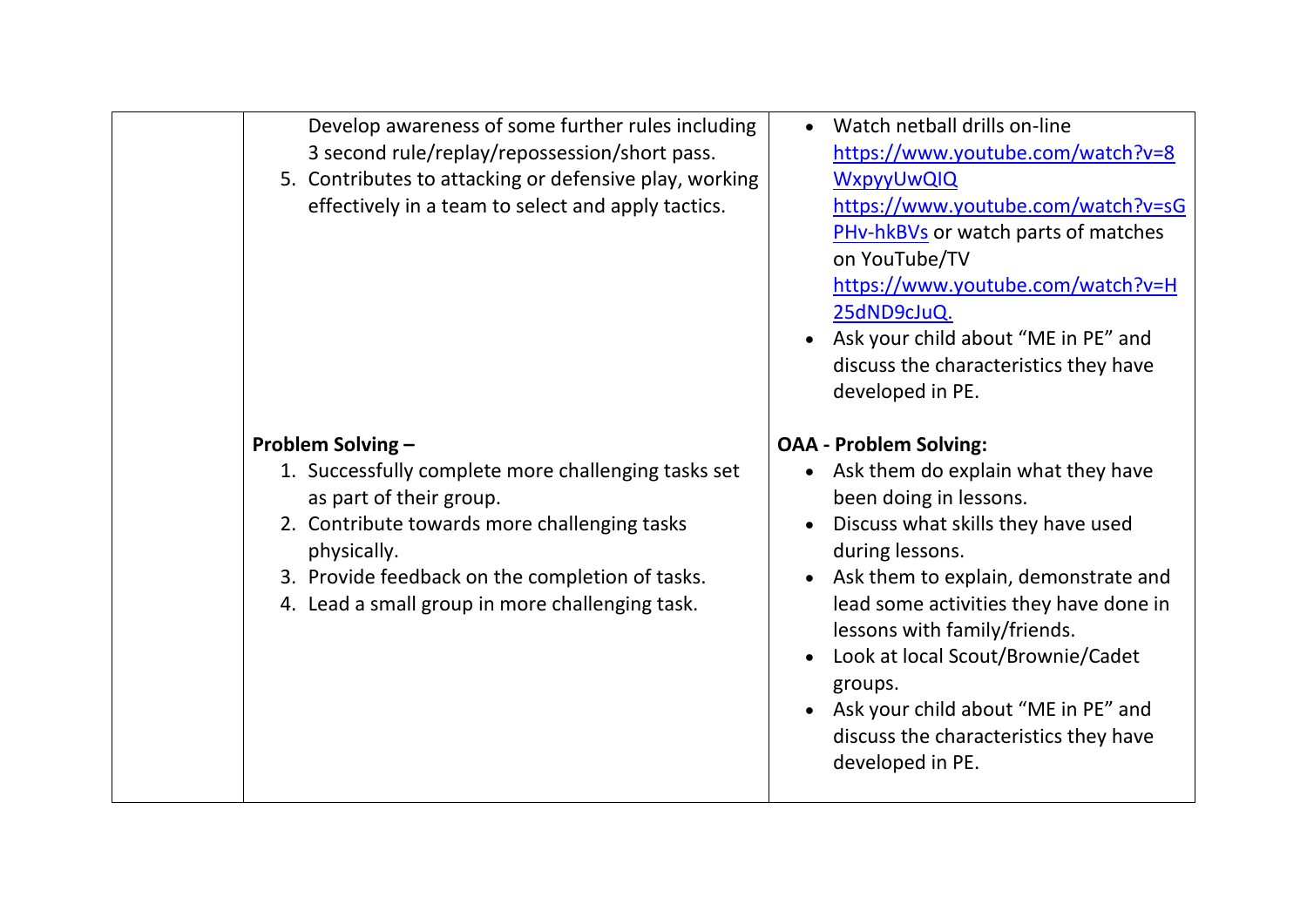| Rounders-                                                                                                                                                                                                                                                                                                                                                                                                                                                                                                                     | <b>Rounders:</b>                                                                                                                                                                                                                                                                                                                                                                                                                                                                                                                                                                                                                                                                                                                                                                            |
|-------------------------------------------------------------------------------------------------------------------------------------------------------------------------------------------------------------------------------------------------------------------------------------------------------------------------------------------------------------------------------------------------------------------------------------------------------------------------------------------------------------------------------|---------------------------------------------------------------------------------------------------------------------------------------------------------------------------------------------------------------------------------------------------------------------------------------------------------------------------------------------------------------------------------------------------------------------------------------------------------------------------------------------------------------------------------------------------------------------------------------------------------------------------------------------------------------------------------------------------------------------------------------------------------------------------------------------|
| 1. Use a range of bowling techniques with some<br>accuracy and consistency to challenge the<br>opposition.<br>2. Move into position to use a long barrier technique.<br>3. Demonstrate the correct technique for batting and<br>modify to change batting direction.<br>4. Use overarm throw with some accuracy from<br>backstop to 1st post / 2nd post and from 2nd post<br>to 4th post.<br>5. Understand the relevance of the pitch lines.<br>6. Explain a wide range of rules relating to bowling,<br>batting and fielding. | • Practice throwing and catching/target-<br>based skills (e.g., catch or chalk target<br>on a wall) and running skills at home<br>(e.g., forwards/backwards relays/ball<br>collect).<br>Encourage your child to attend the<br>school club for practice.<br>Find local rounders clubs/teams to join<br>https://www.roundersengland.co.uk/pl<br>$ay/$ .<br>Watch rounders drills on-line<br>https://www.youtube.com/watch?v=k<br><b>WCNpoJ9vXA</b><br>https://www.youtube.com/watch?v=s<br>mTBrE52Fag.<br>Watch parts of matches on YouTube<br>https://www.youtube.com/watch?v=E<br>GcimxQM0v0.<br>Encourage them to talk about health<br>and fitness and what makes a person<br>healthy.<br>Ask your child about "ME in PE" and<br>discuss the characteristics they have<br>developed in PE. |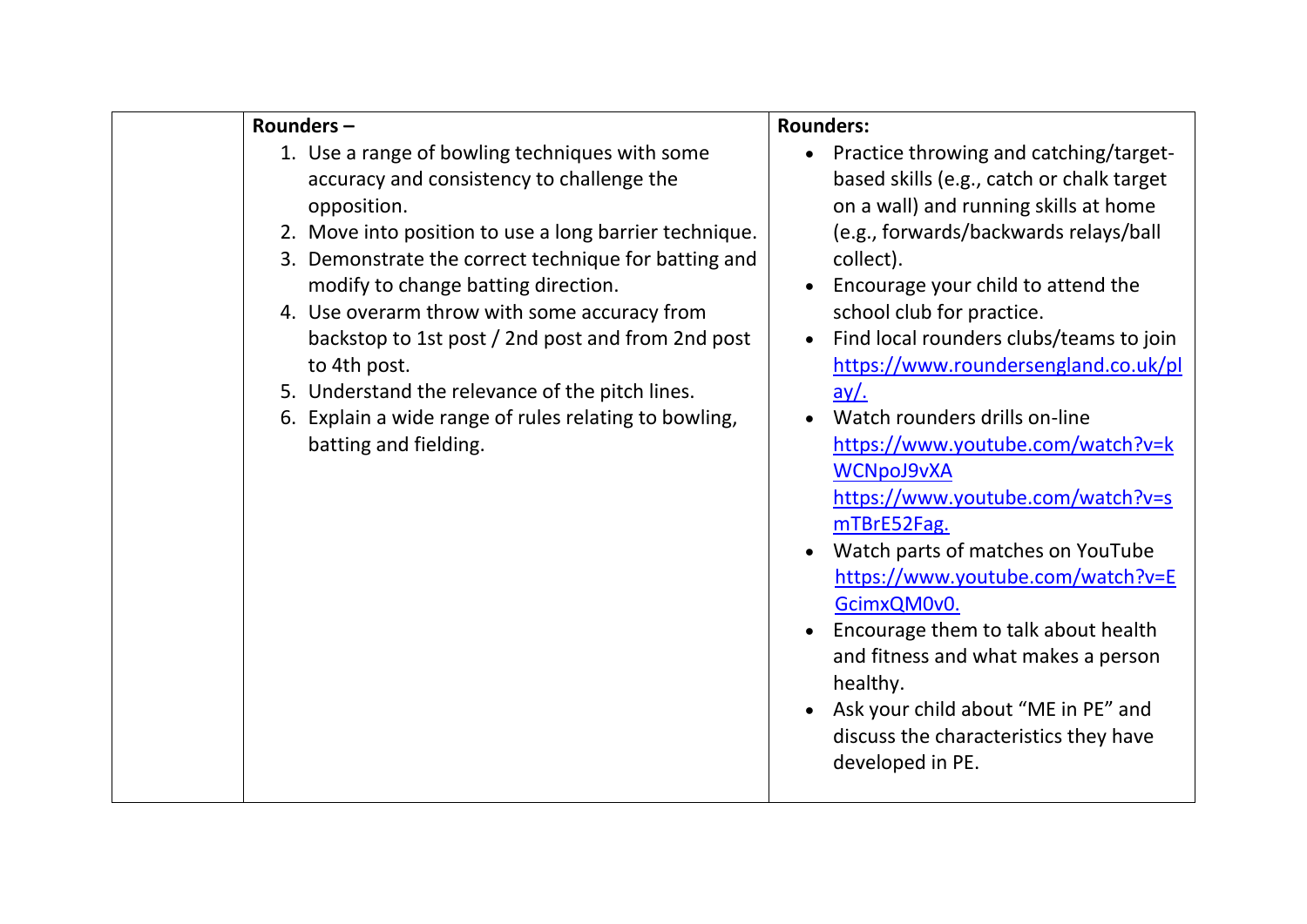| $Rugby -$                                                                                                                                                                                                                                                                                                                                                                                                                                                                      | <b>Rugby:</b>                                                                                                                                                                                                                                                                                                                                                                                                            |
|--------------------------------------------------------------------------------------------------------------------------------------------------------------------------------------------------------------------------------------------------------------------------------------------------------------------------------------------------------------------------------------------------------------------------------------------------------------------------------|--------------------------------------------------------------------------------------------------------------------------------------------------------------------------------------------------------------------------------------------------------------------------------------------------------------------------------------------------------------------------------------------------------------------------|
| 1. Recall how to catch ball at pace.<br>2. Passing accurately over variety of distances.<br>3. Demonstrate at least one way to support a team<br>mate in conditioned game<br>4. How to retain the ball in contact.<br>5. Understand how to evade an opponent.<br>6. Recall tackling technique and use in conditioned<br>game.<br>7. Present a ball in a ruck consistently.<br>8. Demonstrate techniques of entering a ruck.<br>9. Make effective decisions in game situations. | Contact your nearest rugby club<br>(Tamworth, Atherstone, Nuneaton,<br>Market Bosworth).<br>Encourage your child to attend the<br>school rugby club or practice.<br>Get involved in any games that involve<br>dodging, running, throwing, and<br>catching.<br>Watch a rugby game on TV or live/skills<br>on YouTube.<br>Ask your child about "ME in PE" and<br>discuss the characteristics they have<br>developed in PE. |
| Volleyball-                                                                                                                                                                                                                                                                                                                                                                                                                                                                    | <b>Volleyball:</b>                                                                                                                                                                                                                                                                                                                                                                                                       |
| 1. Play a dig from a feed.<br>2. Alternate between a volley and a dig (body<br>position).<br>3. Get into position to play a dig from an imperfect<br>feed.<br>4. Contact the ball in the correct position for a spike.<br>5. Demonstrate the jump required to play shot #3.<br>6. Demonstrate correct timing of the block.<br>7. Play the dink shot.                                                                                                                           | Encourage your child to attend the<br>$\bullet$<br>school club for practice.<br>Watch volleyball matches/skills online.<br>The following are good to use:<br>https://www.youtube.com/c/Volleyball<br>1on1Videos<br>https://www.youtube.com/watch?v=Fo<br>j6A4WWgCg.<br>Join a volleyball club - both Tamworth<br>Spartans and Nuneaton Volleyball Club                                                                   |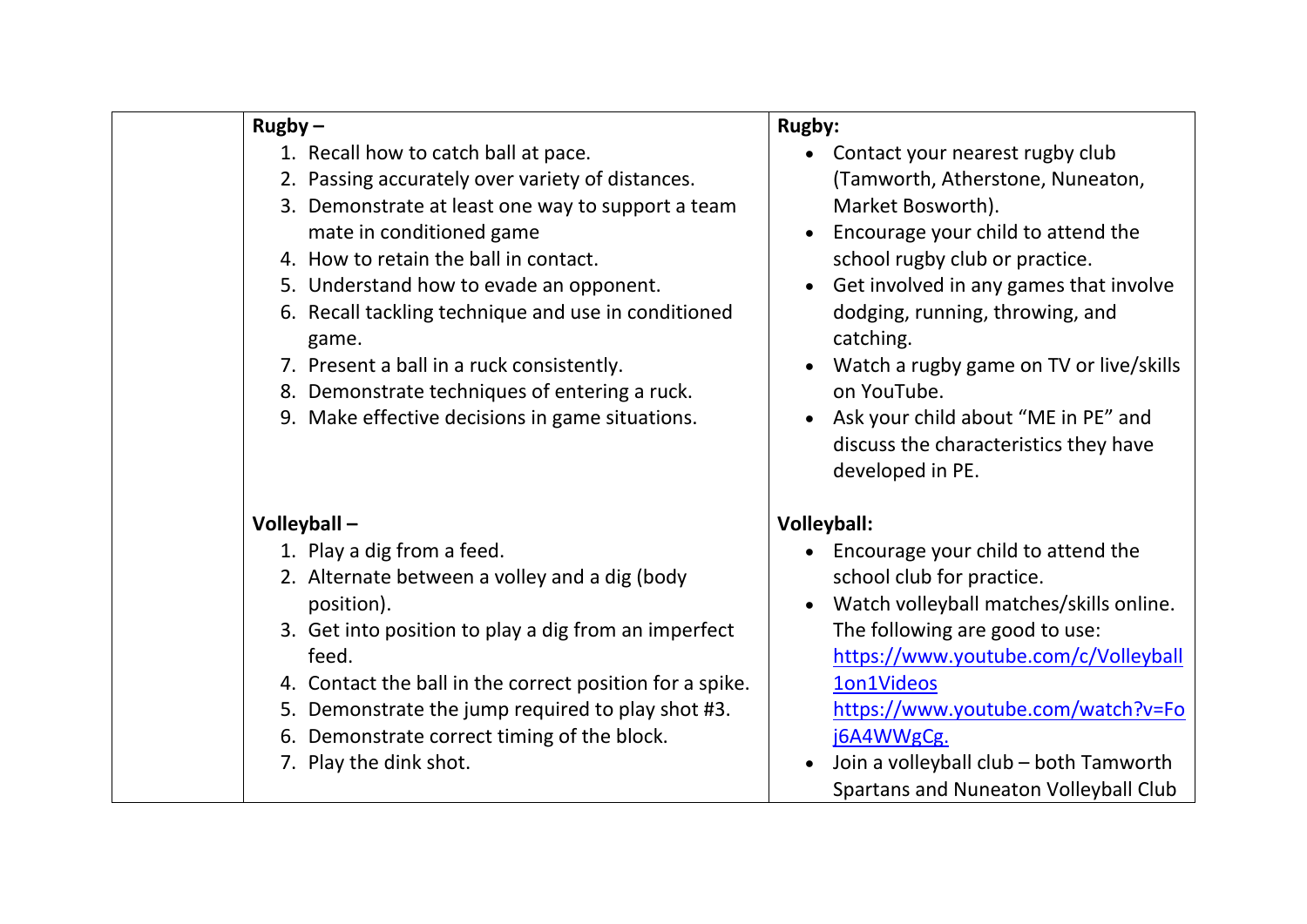|                                    |                                                                                                                                                                                                                                                                                                                                                                                                                                                                                                                                                                           | are recommended and have links with<br>the school.<br>• Ask your child about "ME in PE" and<br>discuss the characteristics they have<br>developed in PE.                                                                                                                                                                                                                                                                       |
|------------------------------------|---------------------------------------------------------------------------------------------------------------------------------------------------------------------------------------------------------------------------------------------------------------------------------------------------------------------------------------------------------------------------------------------------------------------------------------------------------------------------------------------------------------------------------------------------------------------------|--------------------------------------------------------------------------------------------------------------------------------------------------------------------------------------------------------------------------------------------------------------------------------------------------------------------------------------------------------------------------------------------------------------------------------|
| <b>Religious</b><br><b>Studies</b> | Judaism $-$<br>1. Identify simple links between key beliefs and<br>religious stories about Jesus and the prophets of<br>Judaism.<br>2. Use key evidence such as teachings or story from<br>the Torah or Bible, to support ideas and<br>explanations.<br>3. Explain religious beliefs about Abraham, Moses<br>and Jesus and give evidence to support them.<br>4. Describe and explain some religious practices, such<br>as that of Christians or orthodox Jews in Britain<br>today.<br>5. Identify and explain some of the difficulties faced<br>by Jews in Britain today. | Parents and carers can discuss the main<br>beliefs Jews have about God, who the<br>main prophets were, and what it may<br>be like to be a member of that faith in<br>the world today.<br>They should focus on being able to give<br>a clear idea and examples which help<br>explain it<br>Websites which can help discussion<br>are:<br>https://classroom.thenational.academy<br>/units/judaism-beliefs-and-teachings-<br>6de4 |
|                                    |                                                                                                                                                                                                                                                                                                                                                                                                                                                                                                                                                                           | https://classroom.thenational.academy<br>/units/judaism-practices-63cb<br>https://www.bbc.co.uk/bitesize/topics/<br>znwhfg8/articles/zh77vk7                                                                                                                                                                                                                                                                                   |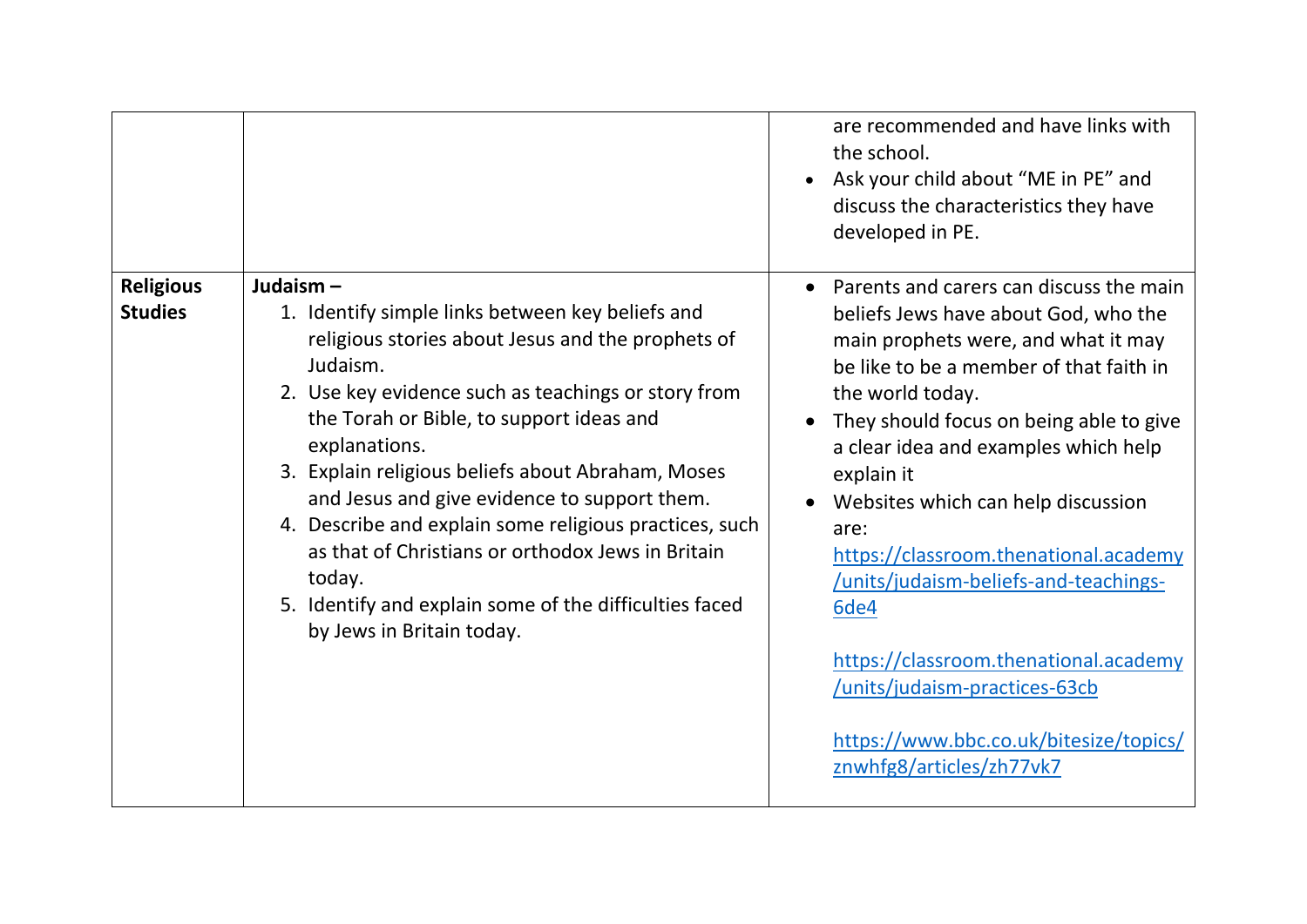|                |                                                                                                                                                                                                                                                                                                                                                                                                                                                                                                                                                                                                                                                                                                                                                                                                     | My Life, My Religion documentary<br>https://www.youtube.com/watch?v=lb<br>-oCtDEh w                                                                                                                                                                                                                                                                                                                                                                                                                                                                                                                                |
|----------------|-----------------------------------------------------------------------------------------------------------------------------------------------------------------------------------------------------------------------------------------------------------------------------------------------------------------------------------------------------------------------------------------------------------------------------------------------------------------------------------------------------------------------------------------------------------------------------------------------------------------------------------------------------------------------------------------------------------------------------------------------------------------------------------------------------|--------------------------------------------------------------------------------------------------------------------------------------------------------------------------------------------------------------------------------------------------------------------------------------------------------------------------------------------------------------------------------------------------------------------------------------------------------------------------------------------------------------------------------------------------------------------------------------------------------------------|
| <b>Science</b> | Biology - Evolution -<br>1. Describe and evaluate how different animals are<br>adapted.<br>2. Define evolution and describe how fossils are<br>evidence for evolution.<br>3. Describe how natural selection leads to evolution<br>of an organism.<br>4. Define biodiversity and describe how preserving<br>biodiversity is useful for humans.<br>5. Describe what extinction is and explain why it<br>might happen to a species.<br>Biology - Variation -<br>1. Recall examples of variation within humans.<br>2. Identify and describe when variation is continuous<br>or discontinuous.<br>3. Identify and measure variation within a species.<br>4. Explain the difference between vertebrates and<br>invertebrates.<br>5. Describe why variation is important for the survival<br>of a species. | <b>Biology:</b><br>Use BBC bitesize Biology:<br>$\bullet$<br>https://www.bbc.co.uk/bitesize/subjec<br>ts/z4882hv.<br>Get pupils to set themselves quizzes on<br><b>Educake (The Science Department's</b><br>homework platform) to help them<br>revise topics they are trying to<br>understand.<br>Talk about science at home and what<br>students have learnt today. As well as<br>discuss new scientific advances in the<br>news.<br>Watch BBC Four's 'Chemistry: A volatile<br>history' documentary.<br>You could google 'Oak Academy' and<br>they have videos on different topics<br>and lessons that we cover. |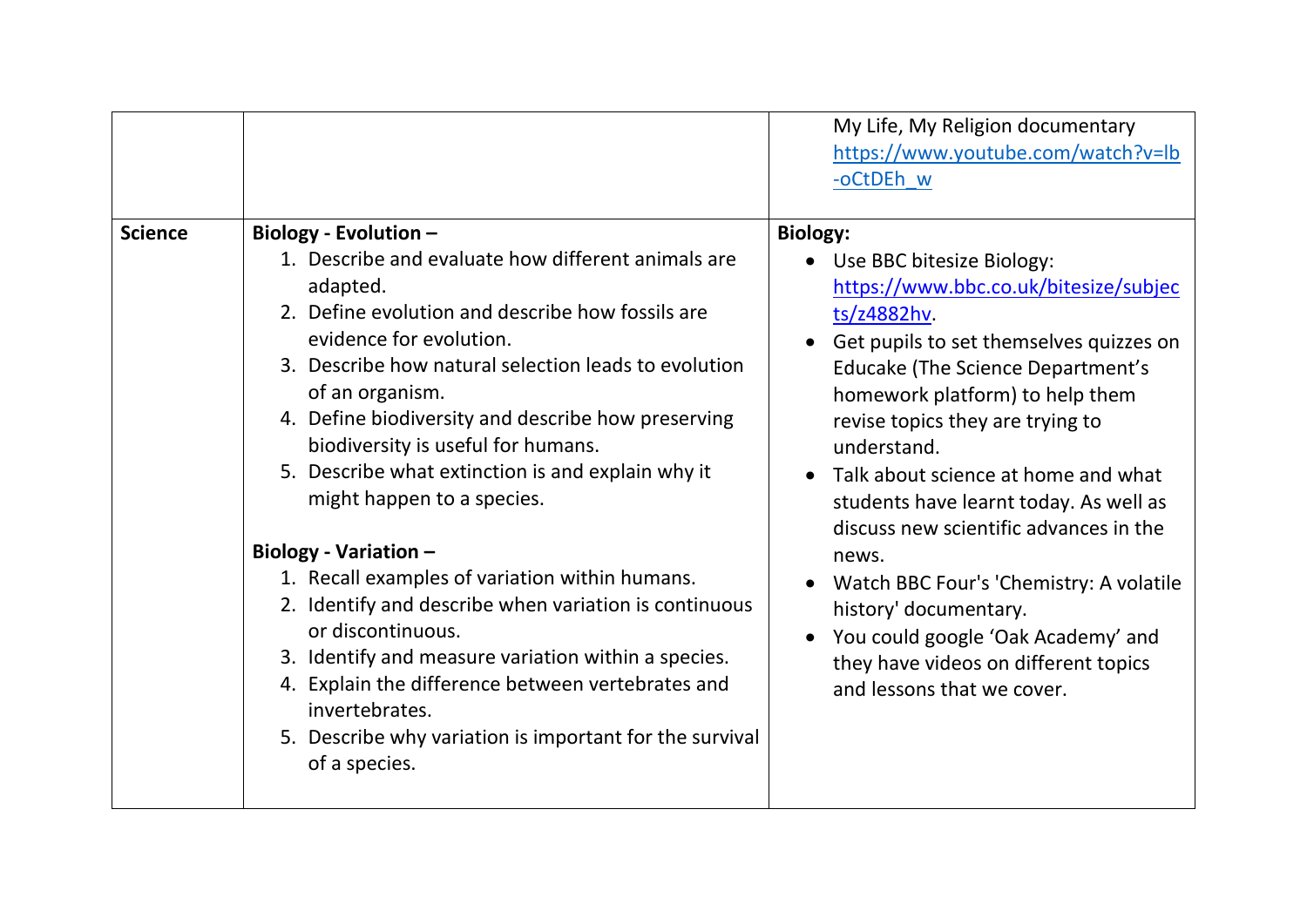| 6. Predict implications of a change in the<br>environment on a population.                                                                                                                                                                                                                                                                                                                                                                                    |                                                                                                                                                                                                                                                                                                                                                                                                                                                                                                                                                                                                                   |
|---------------------------------------------------------------------------------------------------------------------------------------------------------------------------------------------------------------------------------------------------------------------------------------------------------------------------------------------------------------------------------------------------------------------------------------------------------------|-------------------------------------------------------------------------------------------------------------------------------------------------------------------------------------------------------------------------------------------------------------------------------------------------------------------------------------------------------------------------------------------------------------------------------------------------------------------------------------------------------------------------------------------------------------------------------------------------------------------|
| Chemistry - Acids and Bases -<br>1. Recall what an acid and base are.<br>2. Recall what the pH scale is and what pH an acid,<br>alkali and neutral substance would have.<br>3. Recall and explain that mixing an acid and alkali<br>produces a chemical reaction, neutralisation,<br>forming a chemical called a salt and water.<br>4. Explain how to make a salt from an insoluble solid<br>and acid.<br>5. Describe what an indicator is and how they work. | <b>Chemistry:</b><br>• Use BBC bitesize Chemistry:<br>https://www.bbc.co.uk/bitesize/subjec<br>ts/znxtyrd.<br>Get pupils to set themselves quizzes on<br><b>Educake (The Science Department's</b><br>homework platform) to help them<br>revise topics they are trying to<br>understand.<br>• Talk about science at home and what<br>students have learnt today. As well as<br>discuss new scientific advances in the<br>news.<br>• Watch BBC Four's 'Chemistry: A volatile<br>history' documentary.<br>• You could google 'Oak Academy' and<br>they have videos on different topics<br>and lessons that we cover. |
| <b>Physics - Universe -</b><br>1. Recall that the solar system can be modelled as<br>planets rotating on tilted axes while orbiting the                                                                                                                                                                                                                                                                                                                       | <b>Physics:</b><br>• Use BBC bitesize Physics:<br>https://www.bbc.co.uk/bitesize/subjec<br>ts/zh2xsbk                                                                                                                                                                                                                                                                                                                                                                                                                                                                                                             |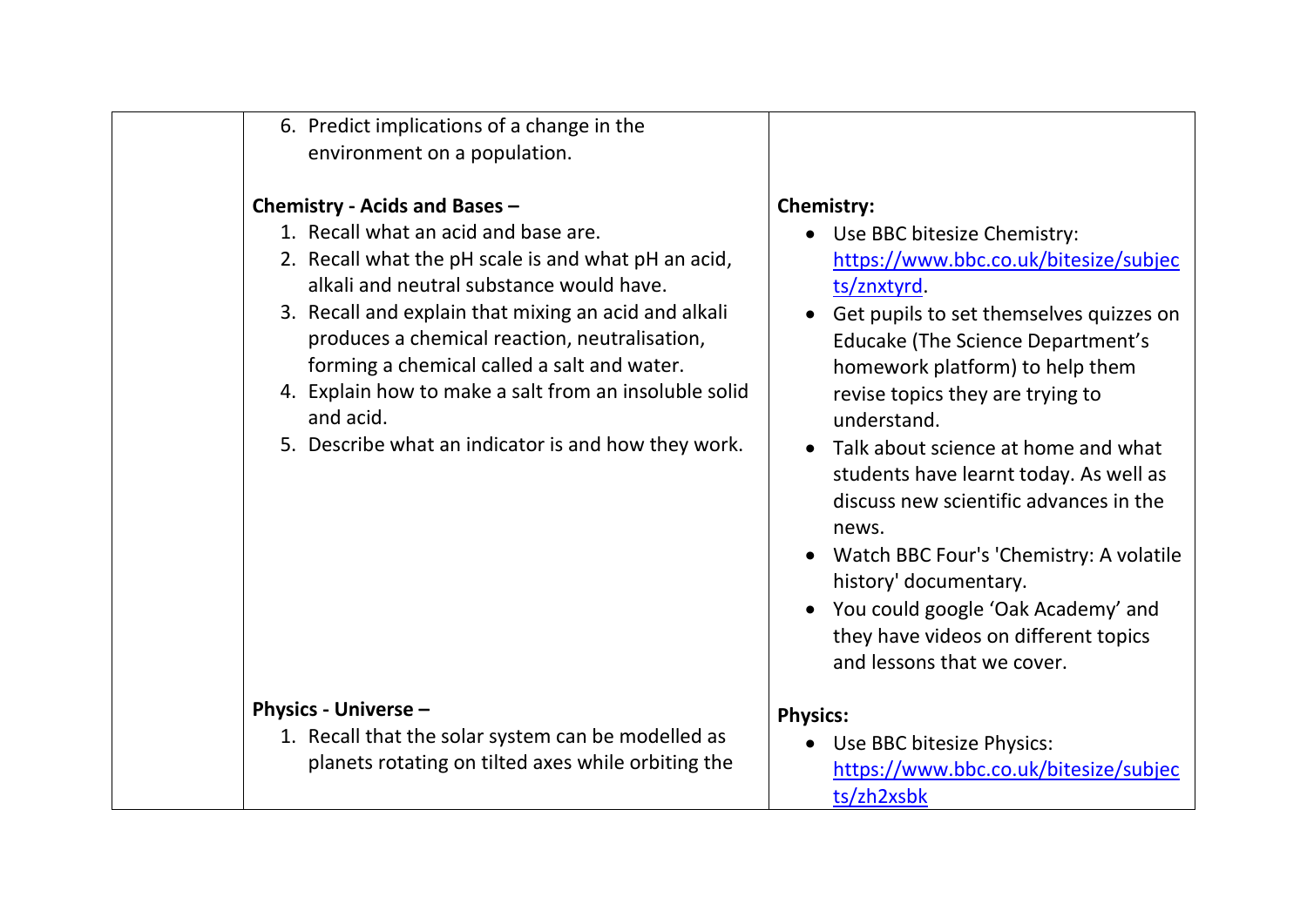| Sun, moons orbiting planets and sunlight<br>spreading out and being reflected.<br>2. Describe that light takes minutes to reach Earth<br>from the Sun, four years from our nearest star and<br>billions of years from other galaxies.<br>3. Describe how space exploration and observations<br>of stars are affected by the scale of the universe.<br>4. Explain how we get day and night, year length, and<br>seasons.<br>5. Understand and explain why places on the Earth<br>experience different daylight hours and amounts<br>of sunlight during the year. | Get pupils to set themselves quizzes on<br>$\bullet$<br><b>Educake (The Science Department's</b><br>homework platform) to help them<br>revise topics they are trying to<br>understand.<br>Talk about science at home and what<br>students have learnt today. As well as<br>discuss new scientific advances in the<br>news.<br>Watch 'Into the universe with Stephen<br>Hawking' documentary.<br>You could google 'Oak Academy' and<br>they have video's on different topics<br>and lessons that we cover. |
|-----------------------------------------------------------------------------------------------------------------------------------------------------------------------------------------------------------------------------------------------------------------------------------------------------------------------------------------------------------------------------------------------------------------------------------------------------------------------------------------------------------------------------------------------------------------|-----------------------------------------------------------------------------------------------------------------------------------------------------------------------------------------------------------------------------------------------------------------------------------------------------------------------------------------------------------------------------------------------------------------------------------------------------------------------------------------------------------|
| <b>Physics - Gravity -</b>                                                                                                                                                                                                                                                                                                                                                                                                                                                                                                                                      |                                                                                                                                                                                                                                                                                                                                                                                                                                                                                                           |
| 1. Recall that mass and weight are different but<br>related.                                                                                                                                                                                                                                                                                                                                                                                                                                                                                                    |                                                                                                                                                                                                                                                                                                                                                                                                                                                                                                           |
| 2. Explain that mass is a property of the object;<br>weight depends upon mass but also on<br>gravitational field strength.                                                                                                                                                                                                                                                                                                                                                                                                                                      |                                                                                                                                                                                                                                                                                                                                                                                                                                                                                                           |
| 3. Demonstrate the use of the formula: weight $(N)$ =<br>mass (kg) x gravitational field strength (N/kg).                                                                                                                                                                                                                                                                                                                                                                                                                                                       |                                                                                                                                                                                                                                                                                                                                                                                                                                                                                                           |
| 4. Draw a force diagram for a problem involving<br>gravity.                                                                                                                                                                                                                                                                                                                                                                                                                                                                                                     |                                                                                                                                                                                                                                                                                                                                                                                                                                                                                                           |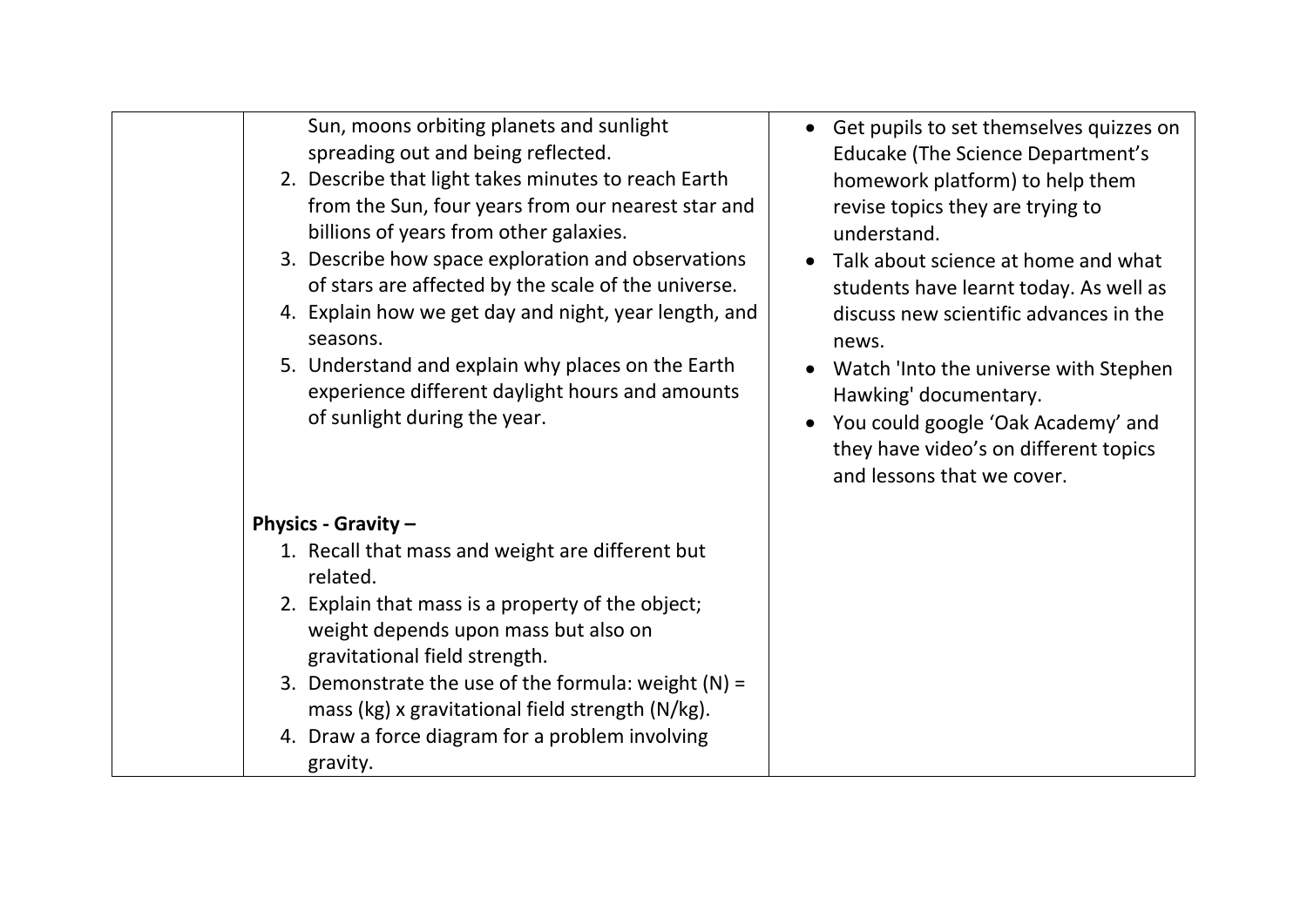| on different planets using the formula.<br><b>Physics - Magnetism -</b><br>1. Describe the shape of a magnetic field around a<br>bar magnet and the Earth.<br>2. Recall and explain where a magnetic field is the<br>strongest.<br>3. Describe and explain how to make an induced<br>magnet.<br>4. Recall what materials are magnetic and why.<br>5. Describe how a compass works.<br>6. Understand the difference between a permanent<br>and induced magnet.<br><b>Physics - Pressure -</b><br>1. Describe the factors that affects pressure.<br>2. Recall and use the calculation for pressure.<br>3. Describe the difference between pressure and<br>stress.<br>4. Describe and explain what causes objects to float<br>or sink.<br><b>Technology</b><br>To improve your child's knowledge and skills<br>access the following: |                                                    |  |
|-----------------------------------------------------------------------------------------------------------------------------------------------------------------------------------------------------------------------------------------------------------------------------------------------------------------------------------------------------------------------------------------------------------------------------------------------------------------------------------------------------------------------------------------------------------------------------------------------------------------------------------------------------------------------------------------------------------------------------------------------------------------------------------------------------------------------------------|----------------------------------------------------|--|
|                                                                                                                                                                                                                                                                                                                                                                                                                                                                                                                                                                                                                                                                                                                                                                                                                                   | 5. Compare their weight on Earth with their weight |  |
|                                                                                                                                                                                                                                                                                                                                                                                                                                                                                                                                                                                                                                                                                                                                                                                                                                   |                                                    |  |
|                                                                                                                                                                                                                                                                                                                                                                                                                                                                                                                                                                                                                                                                                                                                                                                                                                   |                                                    |  |
|                                                                                                                                                                                                                                                                                                                                                                                                                                                                                                                                                                                                                                                                                                                                                                                                                                   |                                                    |  |
|                                                                                                                                                                                                                                                                                                                                                                                                                                                                                                                                                                                                                                                                                                                                                                                                                                   |                                                    |  |
|                                                                                                                                                                                                                                                                                                                                                                                                                                                                                                                                                                                                                                                                                                                                                                                                                                   |                                                    |  |
|                                                                                                                                                                                                                                                                                                                                                                                                                                                                                                                                                                                                                                                                                                                                                                                                                                   |                                                    |  |
|                                                                                                                                                                                                                                                                                                                                                                                                                                                                                                                                                                                                                                                                                                                                                                                                                                   |                                                    |  |
|                                                                                                                                                                                                                                                                                                                                                                                                                                                                                                                                                                                                                                                                                                                                                                                                                                   |                                                    |  |
|                                                                                                                                                                                                                                                                                                                                                                                                                                                                                                                                                                                                                                                                                                                                                                                                                                   |                                                    |  |
|                                                                                                                                                                                                                                                                                                                                                                                                                                                                                                                                                                                                                                                                                                                                                                                                                                   |                                                    |  |
|                                                                                                                                                                                                                                                                                                                                                                                                                                                                                                                                                                                                                                                                                                                                                                                                                                   |                                                    |  |
|                                                                                                                                                                                                                                                                                                                                                                                                                                                                                                                                                                                                                                                                                                                                                                                                                                   |                                                    |  |
|                                                                                                                                                                                                                                                                                                                                                                                                                                                                                                                                                                                                                                                                                                                                                                                                                                   |                                                    |  |
|                                                                                                                                                                                                                                                                                                                                                                                                                                                                                                                                                                                                                                                                                                                                                                                                                                   |                                                    |  |
|                                                                                                                                                                                                                                                                                                                                                                                                                                                                                                                                                                                                                                                                                                                                                                                                                                   |                                                    |  |
|                                                                                                                                                                                                                                                                                                                                                                                                                                                                                                                                                                                                                                                                                                                                                                                                                                   |                                                    |  |
|                                                                                                                                                                                                                                                                                                                                                                                                                                                                                                                                                                                                                                                                                                                                                                                                                                   |                                                    |  |
|                                                                                                                                                                                                                                                                                                                                                                                                                                                                                                                                                                                                                                                                                                                                                                                                                                   |                                                    |  |
|                                                                                                                                                                                                                                                                                                                                                                                                                                                                                                                                                                                                                                                                                                                                                                                                                                   |                                                    |  |
|                                                                                                                                                                                                                                                                                                                                                                                                                                                                                                                                                                                                                                                                                                                                                                                                                                   |                                                    |  |
|                                                                                                                                                                                                                                                                                                                                                                                                                                                                                                                                                                                                                                                                                                                                                                                                                                   |                                                    |  |
|                                                                                                                                                                                                                                                                                                                                                                                                                                                                                                                                                                                                                                                                                                                                                                                                                                   |                                                    |  |
|                                                                                                                                                                                                                                                                                                                                                                                                                                                                                                                                                                                                                                                                                                                                                                                                                                   |                                                    |  |
|                                                                                                                                                                                                                                                                                                                                                                                                                                                                                                                                                                                                                                                                                                                                                                                                                                   |                                                    |  |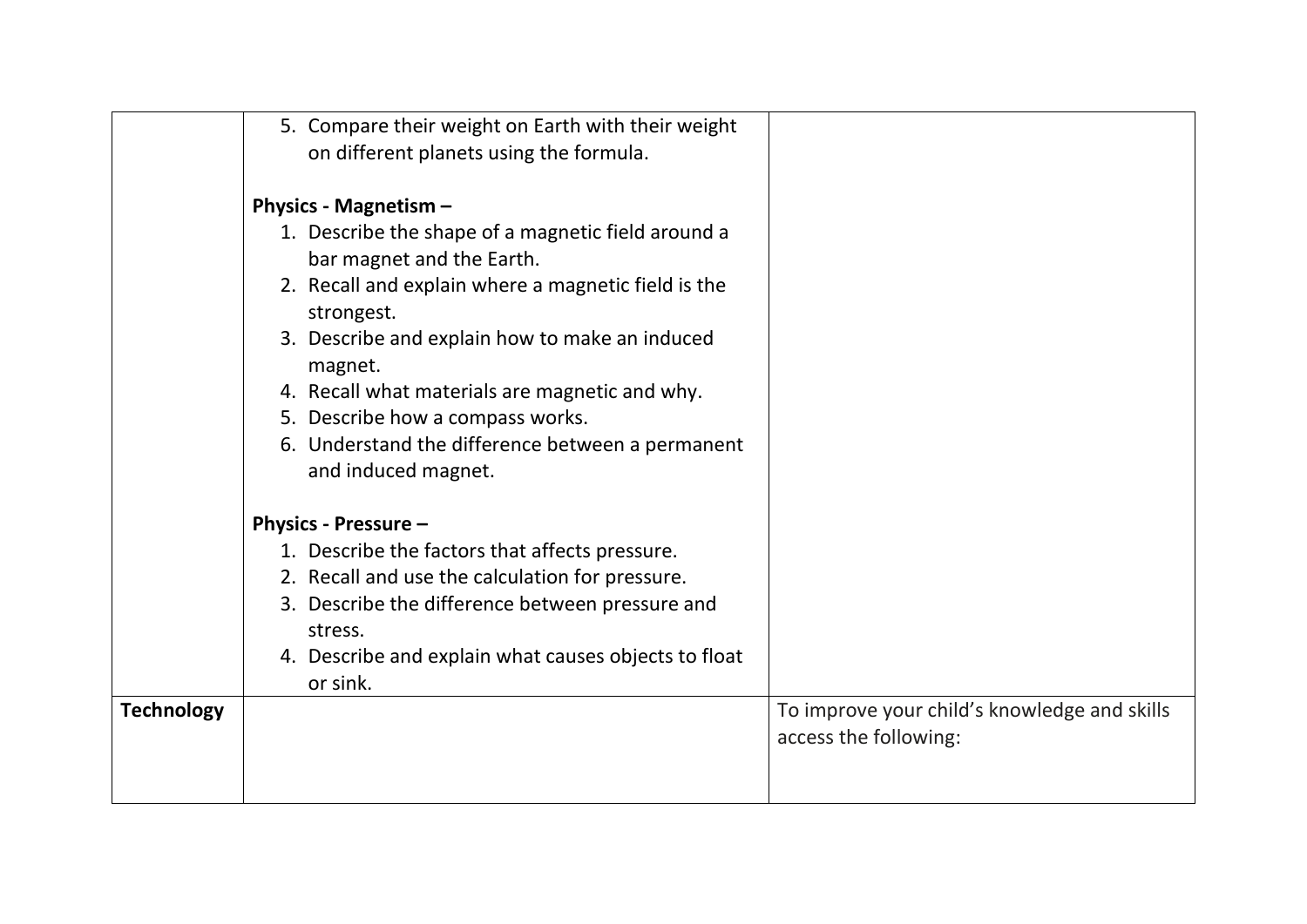| <b>Fashion &amp; Textiles -</b>                         | <b>Further res</b> |
|---------------------------------------------------------|--------------------|
| 1. Produce several textile processes (finishes and      | Marks and          |
| textures) to create a final project.                    | fibres, fabri      |
| 2. Know how to use specialist equipment safely.         | resources a        |
| 3. Know how to develop and use design                   | stages and         |
| specifications to create a final project suitable for a | starting poi       |
| target market.                                          | D&T. The a         |
| 4. Recognise the links between industry and their       | good resea         |
| textiles lessons.                                       | https://mai        |
| 5. Know how to test and evaluate their products         | com/schoo          |
| against a specification.                                | The BBC Bit        |
|                                                         | resources f        |
|                                                         | resources a        |
|                                                         | the GCSE re        |
|                                                         | younger lea        |
|                                                         | tests and q        |
|                                                         | knowledge          |
|                                                         | resources a        |
|                                                         | UK along w         |
|                                                         | https://ww         |
|                                                         | Shows to w         |
|                                                         | <b>Sewing Bee</b>  |
|                                                         | https://ww         |
|                                                         | 03mygi2            |
|                                                         |                    |
|                                                         |                    |

- ources: Resources from the Spencer archive museum on ics, fashion. Although some are targeted at other key subjects many are a good int for ideas for KS3 and 4 rchive catalogue is also a rch tool for students to use rksintime.marksandspencer.  $\mathsf{ls}$
- tesize website has a range of or different age groups, KS3 are quite limited but many of esources are also suitable for arners (they include mini uizzes along with outlining ). Choose the age range the are for and the area of the ith design and technology. w.bbc.co.uk/bitesize
- vatch The Great British Sewing Bee:

w.bbc.co.uk/programmes/b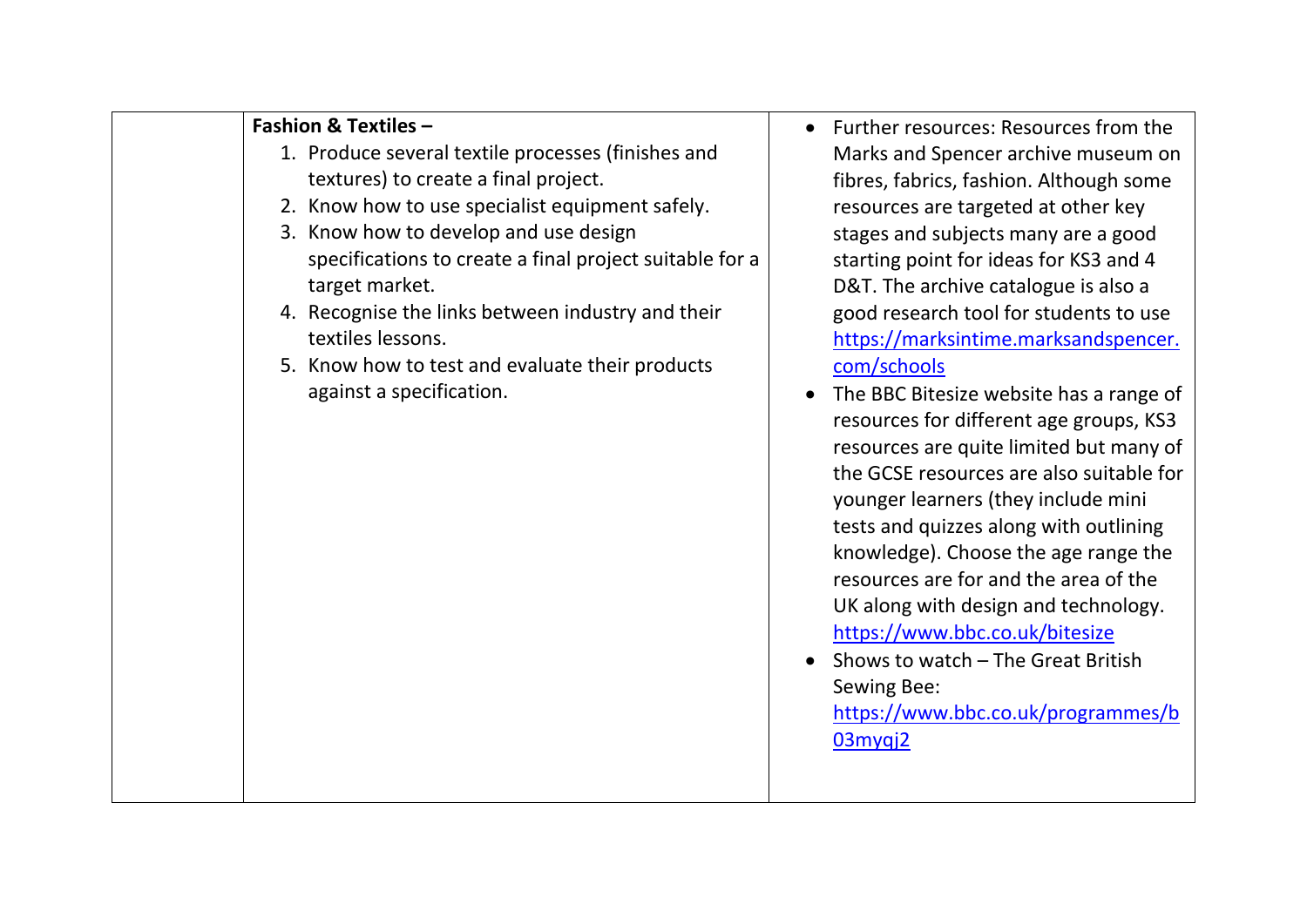| Food preparation and nutrition -                                                             | https://www.bbc.co.uk/bitesize/topics/   |
|----------------------------------------------------------------------------------------------|------------------------------------------|
| 1. Understand environmental issues linked to food                                            | zjr8mp3/articles/zjnxwnb                 |
| production and how being sustainable can help.                                               | https://www.bbc.co.uk/bitesize/topics/   |
| 2. Understand what Fairtrade means and how it can                                            | zjr8mp3/articles/zyjytrd                 |
| help improve the life of farmers in less                                                     | https://www.youtube.com/watch?v=PL       |
| economically developed countries.                                                            | KTGWH398Q                                |
| 3. Understand different cultures and some of their                                           | http://archive.foodafactoflife.org.uk/Sh |
| traditions and beliefs.                                                                      | eet.aspx?siteId=19&sectionId=135&con     |
| 4. Know different farming methods.                                                           | tentId=819                               |
| 5. Understand the food science behind raising agents                                         | https://www.bbc.co.uk/bitesize/guides    |
| and sauce making.                                                                            | /zy6gq6f/revision/2                      |
| 6. Know how food is processed from raw ingredients<br>to a final dish.                       | https://www.youtube.com/watch?v=0        |
|                                                                                              | USi4DbRVVQ                               |
| 7. Develop knowledge of and demonstrate how to                                               | https://www.youtube.com/watch?v=0d       |
| cook a repertoire of predominantly savoury dishes<br>using a range of cooking techniques and | mZKRLLjZ4                                |
| equipment.                                                                                   | https://www.youtube.com/watch?v=y8       |
|                                                                                              | vLjPctrcU                                |
|                                                                                              | https://www.foodafactoflife.org.uk/rec   |
|                                                                                              | <u>ipes/</u>                             |
|                                                                                              | Video clip explaining mechanisms-        |
| Car project $-$                                                                              | https://www.bbc.co.uk/bitesize/guides    |
| 1. Identify and understand different types of energy<br>and motion.                          | /zhq8jty/revision/12.                    |
| 2. Design and produce work in the style of a real                                            |                                          |
| designer - Alec Issigons.                                                                    |                                          |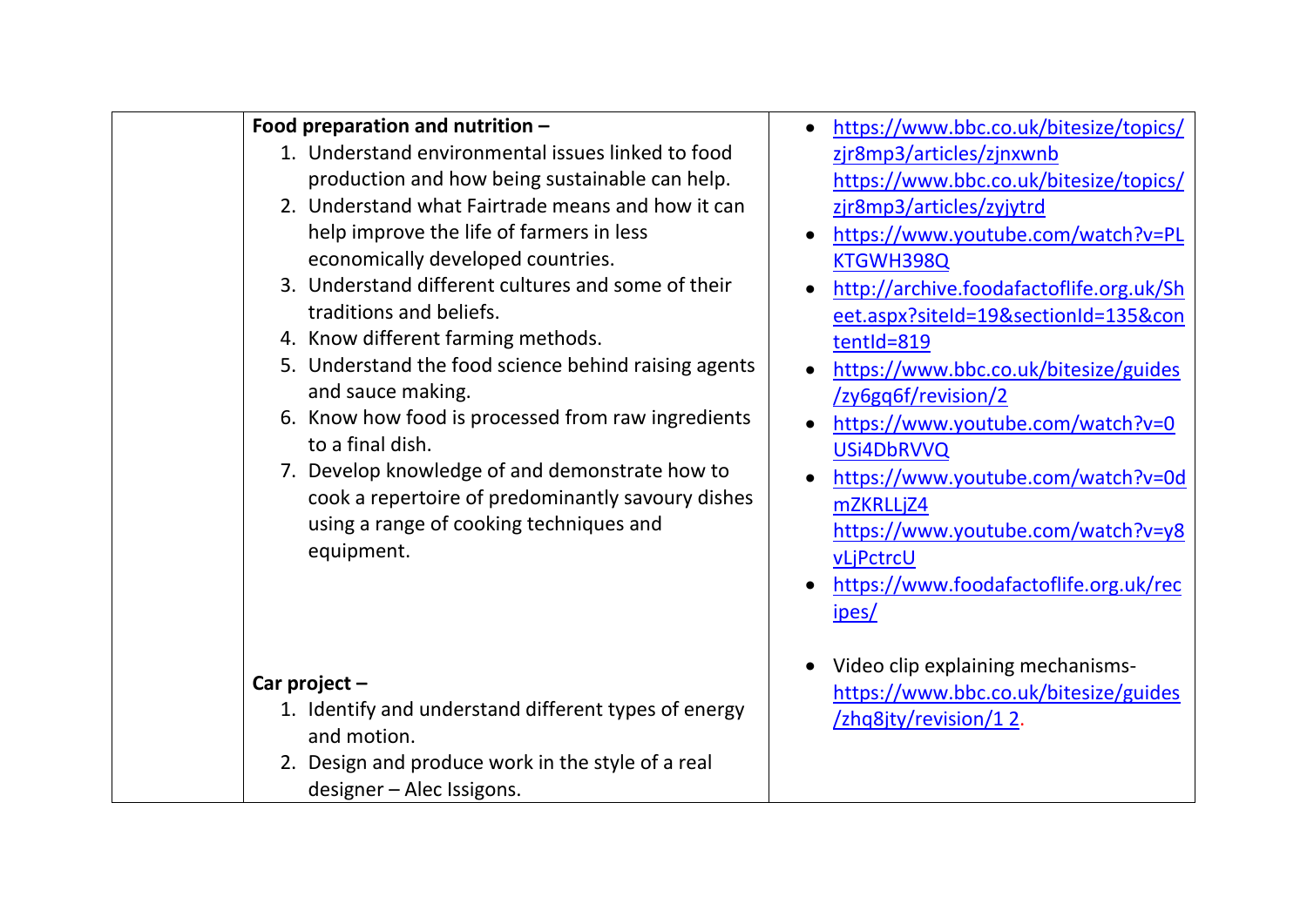| 3. Build knowledge of the properties and working<br>characteristics of paper and board.<br>4. Develop practical skills when measuring, marking,<br>sawing, cutting and assembling their final project.<br>5. Successfully design using a range of different<br>techniques including isometric, oblique and<br>orthographic and incorporate them into the design<br>process.                                                                                                    | Information page on Alec Issigonis -<br>http://www.designtechnology.info/eng<br>ineers/page18.htm<br>BBC Bitesize design and technology<br>page-<br>https://www.bbc.co.uk/bitesize/subjec<br>ts/zfr9wmn<br>Website full of ideas and inspiration<br>and mini projects to practice practical<br>skills-https://www.instructables.com/                                               |
|--------------------------------------------------------------------------------------------------------------------------------------------------------------------------------------------------------------------------------------------------------------------------------------------------------------------------------------------------------------------------------------------------------------------------------------------------------------------------------|------------------------------------------------------------------------------------------------------------------------------------------------------------------------------------------------------------------------------------------------------------------------------------------------------------------------------------------------------------------------------------|
| Jewellery project -<br>1. Write a design brief and specification from a<br>context and then evaluate against a specification.<br>2. Design and produce work in the style of a real<br>designer and art movement.<br>3. Expand knowledge of the properties and working<br>characteristics of polymers. Categorise some<br>polymers into thermoforming and thermosetting<br>polymers.<br>4. Develop practical skills when using various<br>polymers including recycled plastics. | Video clip introducing the key designer-<br>https://www.youtube.com/watch?v=lv<br><b>TCONnchnk</b><br>Information page on Jewellery<br>silversmithing-<br>https://www.bbc.co.uk/teach/class-<br>clips-video/art-and-design-ks3--gcse-<br>the-craft-of-silversmithing/z67jf4j<br>BBC Bitesize design and technology<br>page-<br>https://www.bbc.co.uk/bitesize/subjec<br>ts/zfr9wmn |